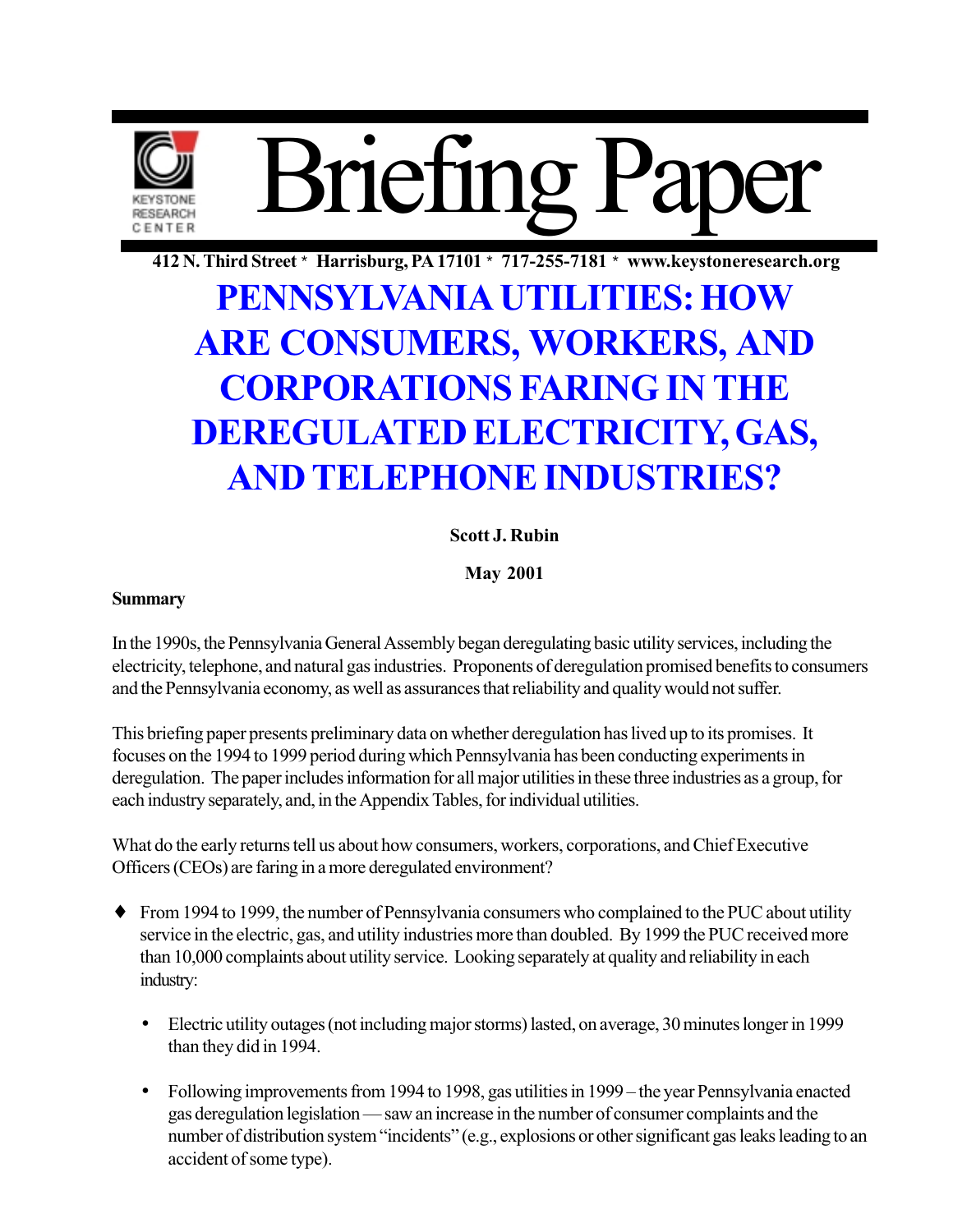

- Verizon Pennsylvania, Pennsylvania's dominant telephone utility, is seeing increasing customer dissatisfaction. Since 1994, consumer complaints to the PUC have tripled. In 1999, more than one out of every eight Verizon customers was dissatisfied with Verizon's repair service.
- $\bullet$  As a result of a spike in electric utility profits in 1999, profits in all three utility industries combined were 50 percent higher (in nominal dollars) in 1999 than in 1994.
- $\bullet$  During the six years examined here, Pennsylvania's utilities reinvested just 5 percent of their profits in Pennsylvania's utility systems. The rest, amounting to more than \$15 billion, was spent elsewhere (often in other states or even in other countries).
- $\bullet$  From 1994 to 1999, Pennsylvania utilities decreased their Pennsylvania workforce by about 6,500 people, or nearly 15 percent.
- $\bullet$  The most consistent trends concern CEO pay. In almost every year in each of the three Pennsylvania utility industries examined, CEO pay increased. In all three industries combined, CEO pay increased by 76 percent in inflation-adjusted dollars from 1994 to 1999. Over the same period, the real wages of typical Pennsylvania workers increased by about 5 percent.<sup>17</sup>

This briefing paper does not contain information on prices, in part because transitional price caps remain in effect in the electricity industry. Nor does the paper analyze the link between the trends documented and deregulation per se.

What this paper does show is that CEOs and the electric utilities themselves have so far prospered most as deregulation has moved forward. Consumers and workers do not appear to have gained. And investment trends raise questions about the long-run adequacy and safety of Pennsylvania's utility infrastructure.

Given the findings from this preliminary review of publicly available data, Keystone Research Center recommends that the Pennsylvania legislature commission a comprehensive and balanced assessment of the impacts of utility deregulation on Pennsylvania's economy and utility infrastructure. Experience in California and other states underscores that deregulation gone wrong can have devastating consequences. Pennsylvania needs to identify potential dangers before they become a crisis and make sensible and pragmatic – as opposed to ideological – adjustments to the utility regulatory environment.

### **Background**

In 1993, the Pennsylvania General Assembly started the process of deregulating basic utility services in the Commonwealth. In that year, the legislature enacted legislation that was designed to open up competition in the telephone industry.<sup>2</sup> Three years later, the legislature followed with deregulation legislation for the electricity industry.<sup>7</sup> In 1999, similar legislation was enacted that is designed to deregulate portions of the natural gas industry.<sup>10</sup>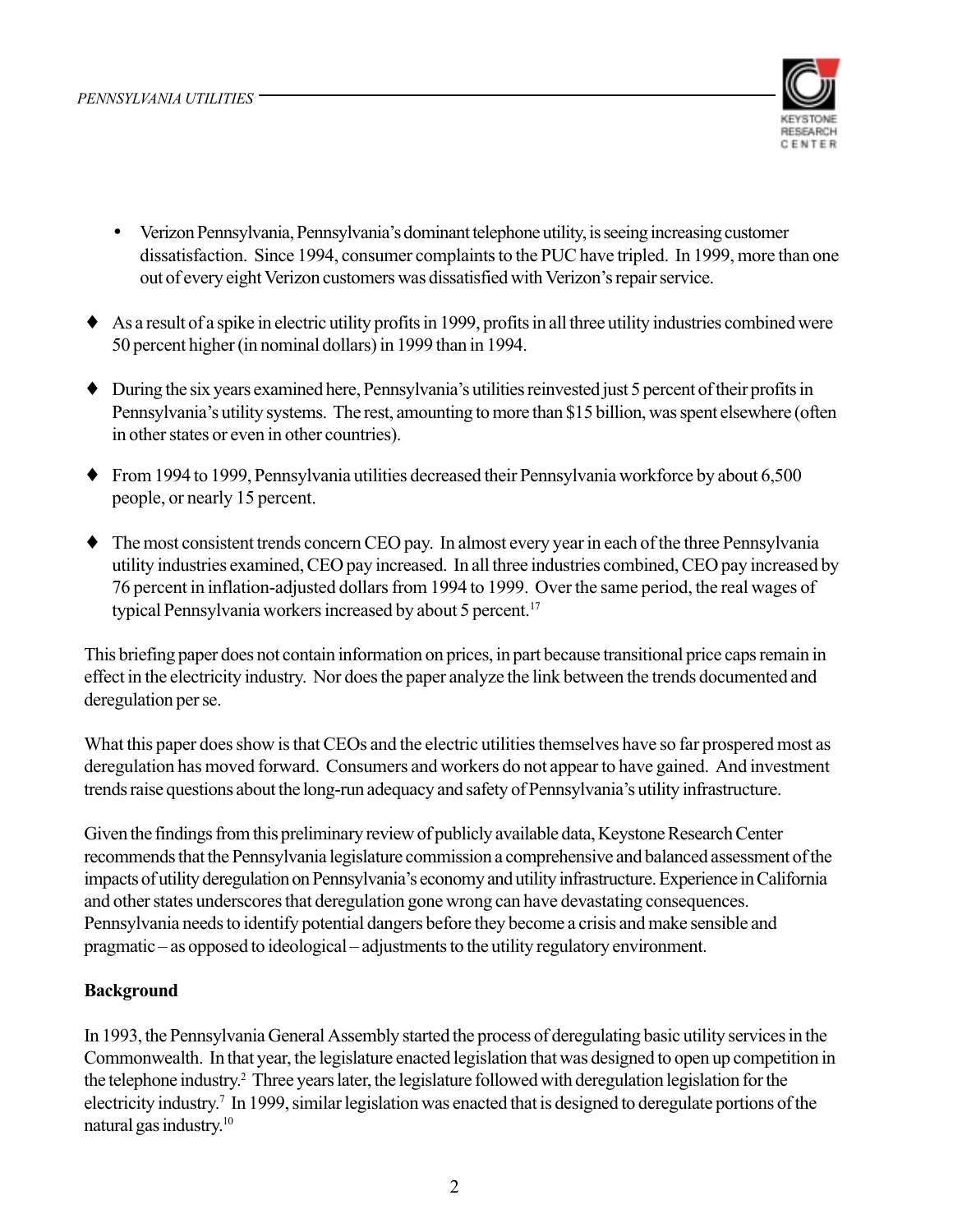

During the 1990s, the U.S. Congress also passed legislation to encourage competition in utility industries – first in 1992 for the energy industry, then in 1996 for the telecommunications industry.<sup>9,15</sup>

In all three of these utility industries, proponents of deregulation promised that substantial benefits would result. For example, the General Assembly's goals for telecommunications deregulation included "the accelerated deployment of a universally available, state-of-the-art, interactive, public-switched broadband telecommunications network in rural, suburban, and urban areas."<sup>2</sup> Similarly, the legislature's goals for electricity deregulation included promises that the reliability of electric service would be ensured while the price of electricity would decrease for all classes of customers.<sup>7</sup>

During the past year, the effects of deregulation in California have captured the attention of the country. Deregulation of the electricity and natural gas industries in California has contributed to shortages of electricity and natural gas, numerous power outages, dramatic price increases, and calls to re-regulate the utility industry. Similar problems are occurring in Montana, where deregulation of electricity has led to enormous price increases that have closed down most of the major manufacturing and mining facilities in the state.<sup>13</sup> Policymakers nationwide are wondering if the problems in California and Montana will be repeated in other states.<sup>1,5</sup>

### **Purpose of this Briefing Paper**

Rather than trying to guess about what the future will bring to Pennsylvania, this Briefing Paper will start to answer the question: "What has happened in the first few years of Pennsylvania's experiment in utility deregulation?"

In particular, we will examine publicly available data on the following variables.

- $\bullet$  Utility profits or "net income."
- $\bullet$  Pay packages for the CEOs of the corporations that own Pennsylvania's utilities.
- Customer satisfaction with their utility service, measured by consumer complaints.
- $\bullet$  The safety and reliability of utility service.
- $\bullet$  The level of new investment in Pennsylvania's utility infrastructure.
- The number of people employed by Pennsylvania's utilities.  $\bullet$

This briefing paper does not contain information on prices, in part because transitional price caps remain in effect in the electricity industries. While various proponents of deregulation have made claims about the short-term savings from electricity deregulation, we are not aware of any comprehensive study examining the costs and benefits to Pennsylvania's economy from either telecommunications or energy deregulation. Such a study should examine not just rate savings, but also additional costs incurred by consumers in selecting a supplier, as well as costs associated with outages, service disruptions, improperly performed repairs, other changes in the quality of utility service, and reductions in employment levels.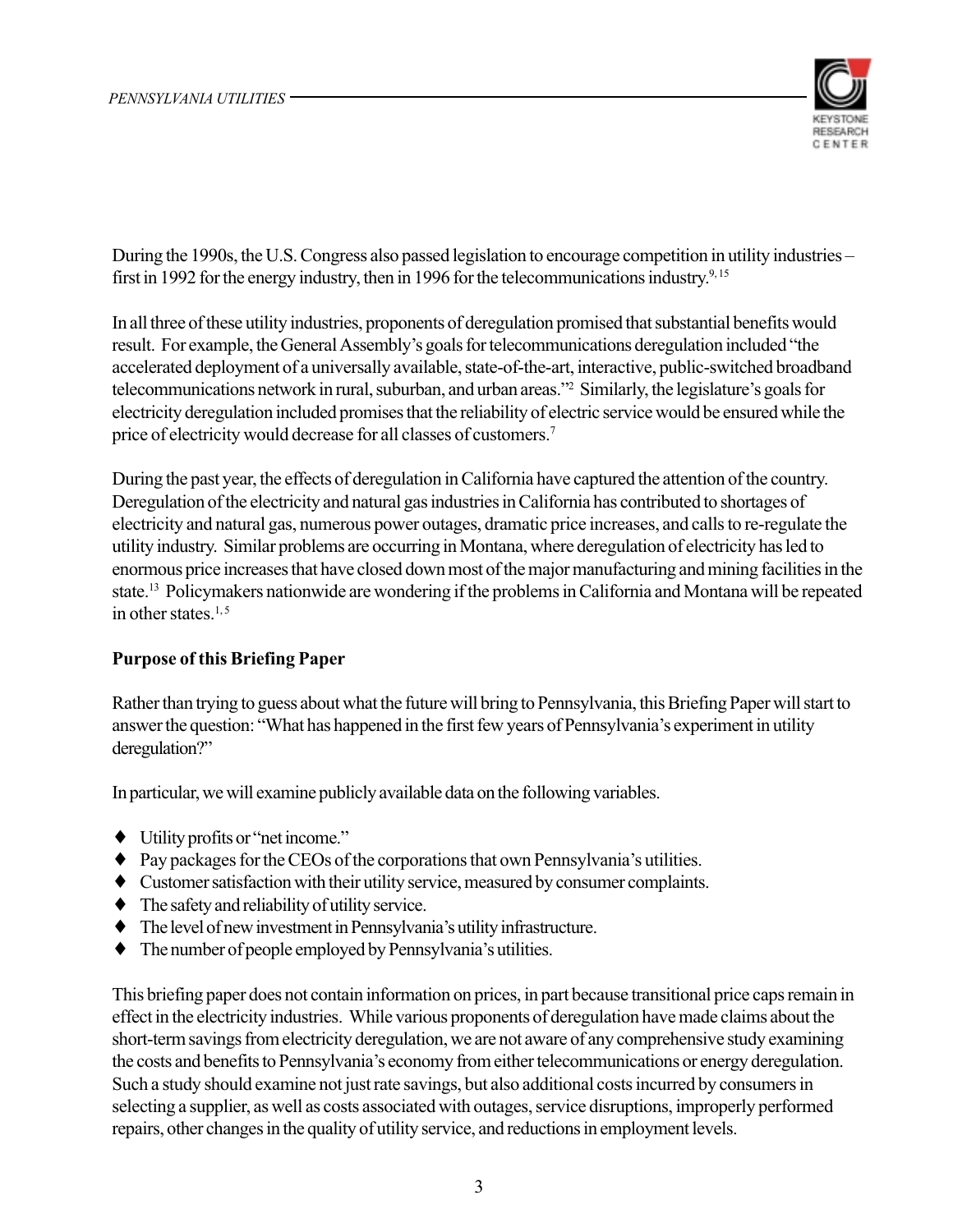

### Methodology

Data were collected to measure utility profits, compensation for utility CEOs, customer satisfaction with utility service, the safety and reliability of utility service, the level of investment in Pennsylvania's utility infrastructure, and the number of people employed by Pennsylvania's utilities. Data were collected for the years 1994 through 1999. Table 1 shows the source of these data for each type of utility.

All of the data were obtained in electronic form over the Internet, except for the data from the Pennsylvania Public Utility Commission (Pa. PUC). While the Pa. PUC publishes the consumer report<sup>16</sup> and makes copies available to the public at no charge, the utility annual reports are kept on file in the Pa. PUC's office in Harrisburg and must be examined on-site. In theory, copies of the reports can be ordered from the Pa. PUC, but the copying charge (75 cents per page) makes it prohibitive for members of the public not in Harrisburg to review those reports (some of the reports are 100 pages or more in length). The electric reliability data<sup>12</sup> is not published at all, but is available on request from the Pa. PUC's Bureau of Conservation, Economics and Energy Planning.

This briefing paper does not attempt to draw conclusions about "cause and effect" relationships among these data. Rather, the paper presents the data to show what has happened in Pennsylvania since the deregulation experiments began.

| Table 1<br><b>Data Sources</b>                                                   |                                 |                              |                                    |  |  |  |  |  |  |
|----------------------------------------------------------------------------------|---------------------------------|------------------------------|------------------------------------|--|--|--|--|--|--|
| Verizon Pa.<br><b>Natural Gas Utility</b><br><b>Electric Utility</b><br>Category |                                 |                              |                                    |  |  |  |  |  |  |
| Net Income                                                                       | Annual Report <sup>6</sup>      | Annual Report <sup>3</sup>   | ARMIS $4$                          |  |  |  |  |  |  |
| CEO Compensation*                                                                | Proxy Statement <sup>8</sup>    | Proxy Statement <sup>8</sup> | Proxy Statement <sup>8</sup>       |  |  |  |  |  |  |
| Net Investment in Pa.                                                            | Annual Report <sup>6</sup>      | Annual Report <sup>3</sup>   | ARMIS <sup>4</sup>                 |  |  |  |  |  |  |
| (Plant additions less)                                                           |                                 |                              |                                    |  |  |  |  |  |  |
| depreciation expense)                                                            |                                 |                              |                                    |  |  |  |  |  |  |
| Full-time employees $-$                                                          | Annual Report <sup>6</sup>      | Annual Report <sup>3</sup>   | ARMIS <sup>4</sup>                 |  |  |  |  |  |  |
| individual utilities                                                             |                                 |                              |                                    |  |  |  |  |  |  |
| Full-time employees $-$                                                          | Bureau of Labor                 | Bureau of Labor              | N/A                                |  |  |  |  |  |  |
| statewide industry**                                                             | Statistics <sup>14</sup>        | Statistics <sup>14</sup>     |                                    |  |  |  |  |  |  |
| <b>Consumer Complaints</b>                                                       | Pa. PUC $^{16}$                 | $Pa. PUC$ <sup>16</sup>      | Pa. $P\overline{UC}$ <sup>16</sup> |  |  |  |  |  |  |
| Safety and Reliability                                                           | Length of Outages <sup>12</sup> | Distribution System          | <b>Customer Satisfaction</b>       |  |  |  |  |  |  |
|                                                                                  |                                 | Incidents                    | with Repair Service <sup>4</sup>   |  |  |  |  |  |  |

In all cases, the data analyzed in this report are directly reported in the sources listed in this Table. \* CEO compensation is the reported basic compensation (salary and bonus) of the CEO of the corporation that owns each Pennsylvania utility. It does not include stock options, pensions, or other indirect forms of compensation. \*\* Statewide data on the number of utility employees could not be compiled by summing the individual utility reports for Pennsylvania's major electric and gas utilities because of missing data in several annual reports. Therefore, the statewide data are those reported by the federal Department of Labor for Pennsylvania's electricity and natural gas distribution industries.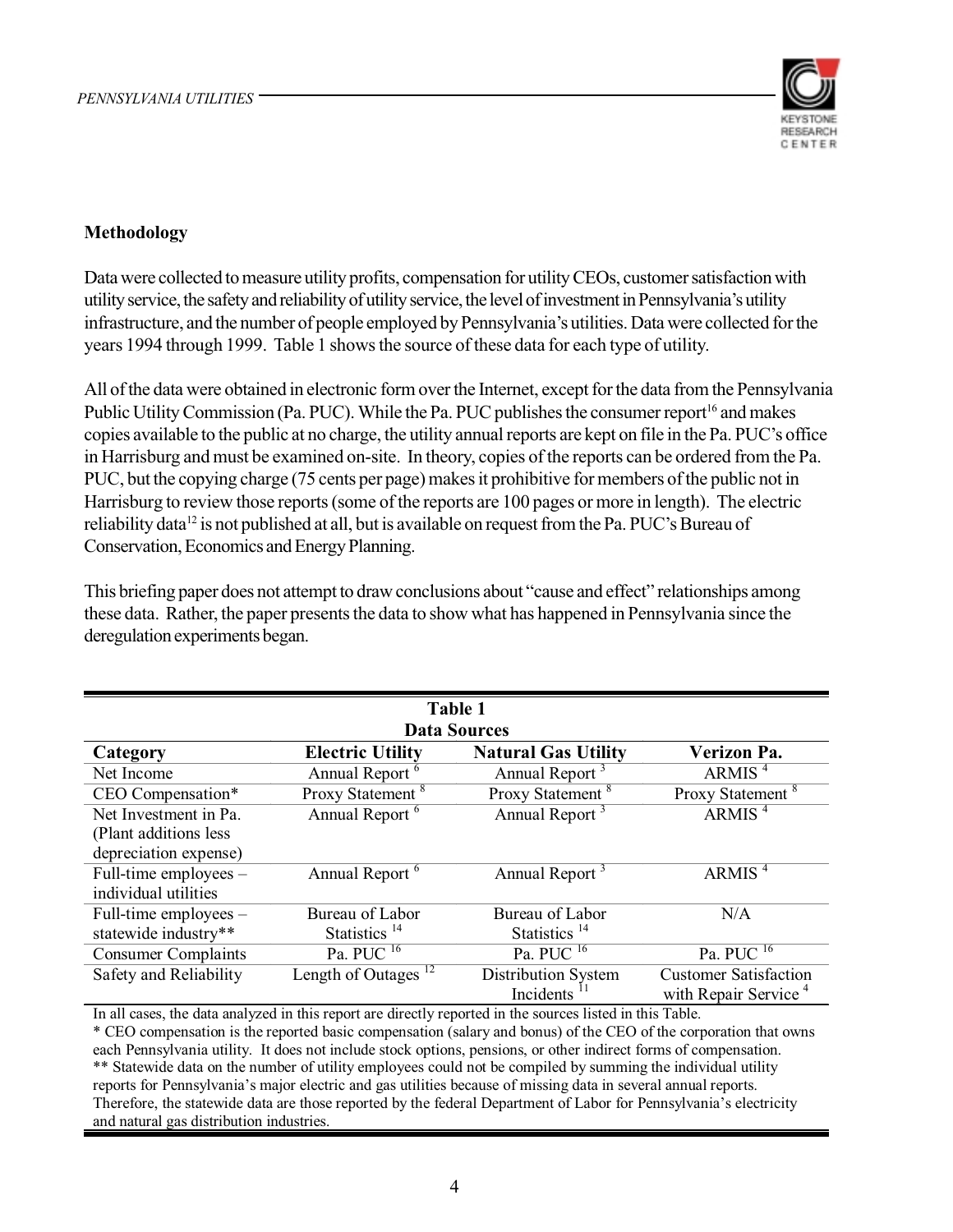

These results are presented graphically for each of the six categories listed in Table 1. The main body of the report presents the results for all utilities (excluding safety and reliability, the measures of which vary by utility), then separately for each of the three utility industries. Results for each utility are presented separately in tables appearing in the Appendix.

### **Findings**

### All Utilities

From 1994 to 1999, Pennsylvania's utilities, and their CEOs, have prospered. For example:

- $\bullet$  Profits have increased by 50 percent in nominal terms, primarily as a result of 1999 profit growth in the electric utility industry (Figure 1 and Figure 6).
- CEO compensation has risen by 86 percent in nominal terms and 76 percent in inflation-adjusted terms (Figure 2).

In contrast, Pennsylvania, the utilities' employees, and consumers have not fared nearly as well.

- In several years, Pennsylvania's utilities pulled money out of their Pennsylvania operations; that is, they collected more for depreciation than they invested in new utility plant and equipment (Figure 3).
- Overall during these six years, Pennsylvania's utilities invested \$830 million, or 5 percent, of their \$16 billion profits in their Pennsylvania operations.
- More than 6,500 utility employees lost their jobs between 1994 and 1999 one out of every seven utility employees in the Commonwealth (Figure 4).
- $\bullet$  Consumer complaints to the Pa. PUC more than doubled during this time period (Figure 5).

### **Electric Utilities**

Deregulation has allowed Pennsylvania's electric utilities, and their CEOs, to profit handsomely. Annual profits in nominal terms increased by more than \$1 billion (more than a 50 percent increase) between 1994 and 1999, as a result of a jump in 1999 (Figure 6). At the same time, the compensation for the CEOs of these companies increased by more than 75 percent (Figure 7).

Increased profits are not being invested in Pennsylvania utilities. Electric utility investment in the Commonwealth was negative in 1996 and 1997 – just after the deregulation law was passed (Figure 8). Overall, from 1994 through 1999, Pennsylvania's utilities invested less than \$1 billion of their \$13 billion in profits back into their Pennsylvania utility systems.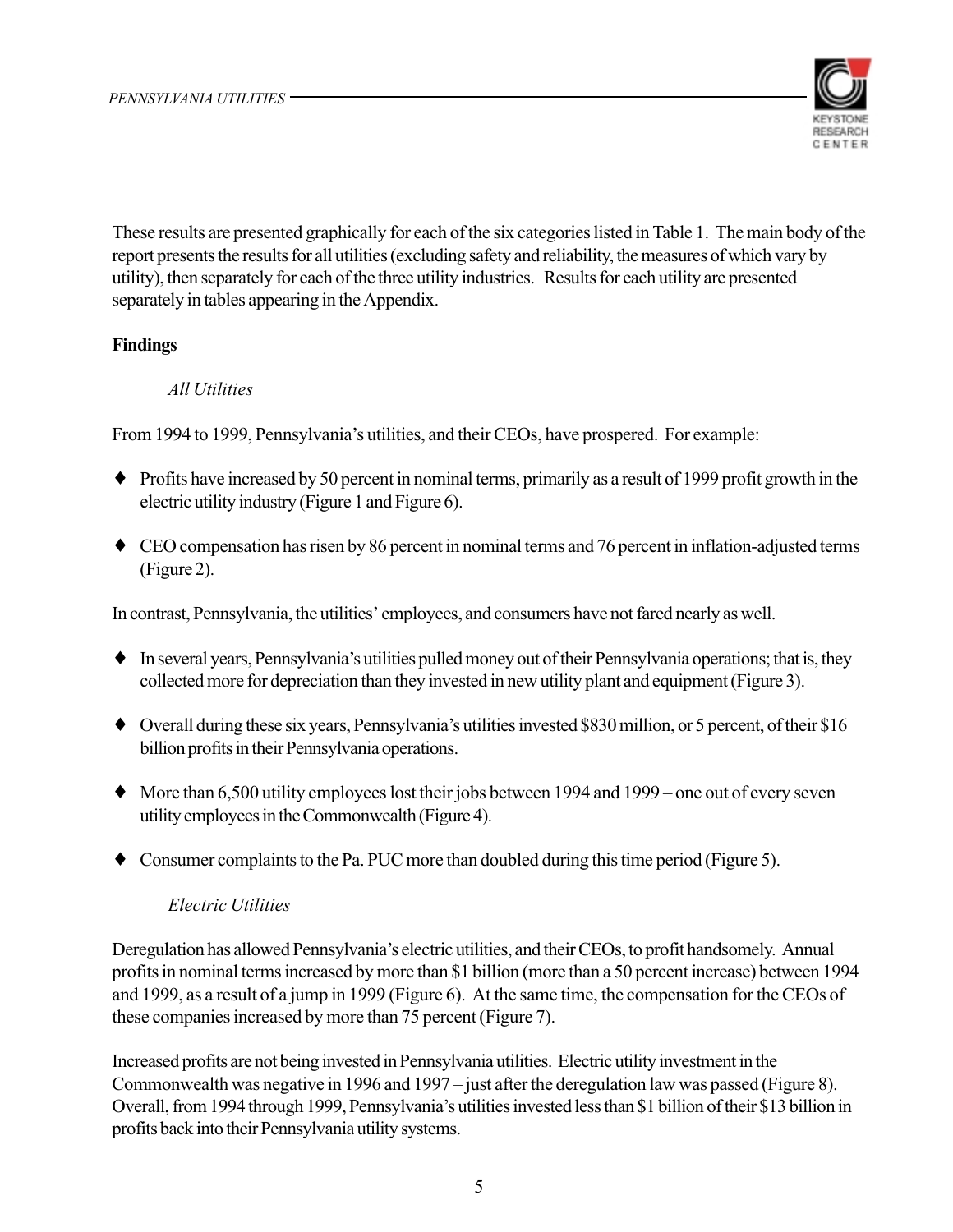

Employment in the electric industry in Pennsylvania fell by more than 3,000 people during this six-year period, representing a decline of more than 13 percent (Figure 9).

Quality of service has declined precipitously; for example:

- $\bullet$  From 1994 to 1999, the number of complaints received by the Pa. PUC about electric utilities more than doubled (from under 2,000 to more than 4,000) (Figure 10).
- $\bullet$  The average length of electric outages (excluding major storms) has worsened each year since 1994  $(Figure 11)$ .
- Between 1994 and 1999, it took Pennsylvania's electric utilities, on average, more than 30 minutes longer to restore service to a customer after an outage. In 1994, the average outage lasted an hour and 50 minutes; by 1999, the average outage was more than 2 hours and 20 minutes.

### **Natural Gas Utilities**

Since legislation to deregulate the natural gas industry only passed in 1999, most of the information available covers the period prior to deregulation. Over this 1994-1999 period, profits in Pennsylvania's natural gas industry mushroomed 57 percent (Figure 12). CEO compensation has risen even more dramatically (increasing 85 percent in six years) (Figure 13).

High profits are not leading to more investment in Pennsylvania. During 1998 and 1999, the major natural gas companies earned profits of almost \$500 million in Pennsylvania. Of that amount, however, they invested just \$20 million in their Pennsylvania utility systems (Figure 14) – just 4 percent of their profits.

At the same time, Pennsylvania's gas companies have decreased their work force. Between 1994 and 1999, 1,500 people lost their jobs in the gas industry, a reduction of 20 percent (Figure 15). Consumer complaints were declining prior to deregulation but increased by 20 percent in 1999 (Figure 16). That year also saw a reversal of a 5-year trend in the reduction of the number of distribution system incidents (Figure 17).

### Verizon Pennsylvania (formerly Bell Atlantic Pennsylvania)

Profits at Verizon, Pennsylvania's largest telephone company, were flat during this six-year period, actually declining slightly from their 1994 level (Figure 18). Still, Verizon is earning more than \$300 million per year on its Pennsylvania operations. At the same time, CEO compensation at the parent company of Verizon Pennsylvania has more than doubled (Figure 19).

Verizon is not reinvesting its profits in the Commonwealth. From 1994 through 1999, there are only two years when Verizon did not pull money out of Pennsylvania (i.e., by collecting more for depreciation than it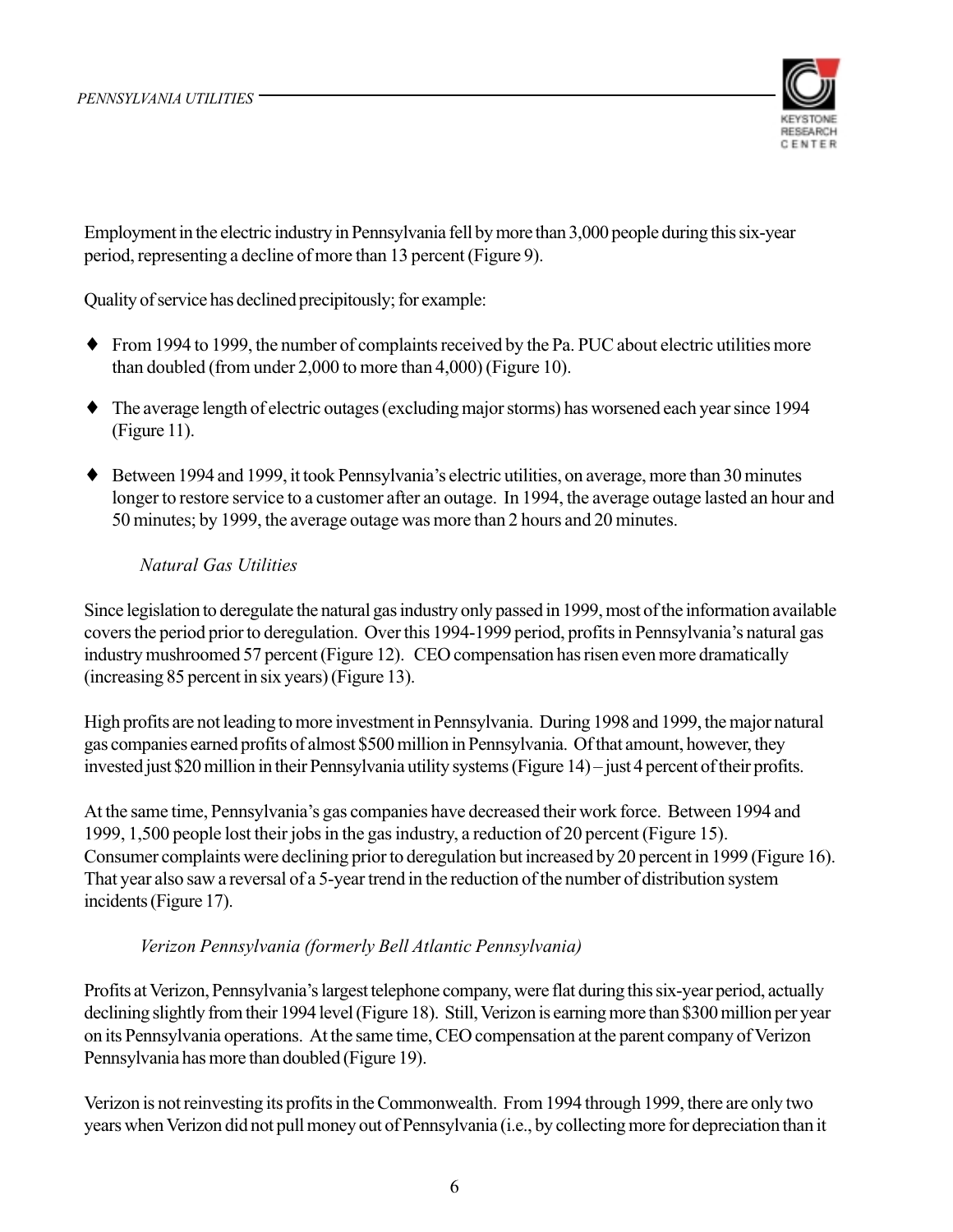

spent to build new facilities) (Figure 20). In total during these six years, Verizon reduced its investment in Pennsylvania's utility infrastructure by more than \$400 million.

From 1994 through 1999, Verizon earned profits of more than \$1.8 billion in Pennsylvania, but invested none of it in its Pennsylvania local telephone network. In fact, Verizon took \$400 million of its depreciation expenses paid by Pennsylvania customers and spent that money somewhere else.

From 1994 to 1999, Verizon also cut its Pennsylvania workforce by more than 1,600 people, or 13 percent. These cuts took place almost entirely during 1995 (Figure 21).

From 1994 to 1999, the number of consumer complaints to the Pa. PUC more than tripled (Figure 22). Further, customer satisfaction surveys (that are required by the Federal Communications Commission) show that in 1999 more than one out of every eight Verizon customers was dissatisfied with Verizon's repair service (Figure 23). This represents a deterioration from Verizon's performance during the previous two years.

### **Unanswered Questions**

The data summarized in this Briefing Paper suggest that all is not well in Pennsylvania's increasingly deregulated utility industries. Pennsylvania's utilities are earning substantial profits, but that they are not reinvesting those profits in Pennsylvania's infrastructure. These same utilities are reducing their work force, even while consumers in the electricity and telephone industry are increasingly dissatisfied with their utility service. The most unambiguous beneficiaries in our deregulated environment are corporate CEO's. This preliminary examination of the effects of utility deregulation on Pennsylvania lead to several important questions, including:

- $\bullet$  Is there a connection between lack of investment, employment cutbacks, and reliability problems and consumer complaints?
- Does the lack of investment in state utility infrastructure foreshadow more serious problems down the road, including in the areas of safety, reliability, and customer service?
- $\bullet$  How does utility performance stack up against promises made prior to deregulation? To the extent that it does not, are utilities being held accountable and what additional actions by the PUC and legislature could be taken to hold them accountable?

### **Recommendations**

The Public Utility Commission, legislature, and the public at large should examine the questions above, and related questions, more closely. To further such examination, we conclude with four recommendations.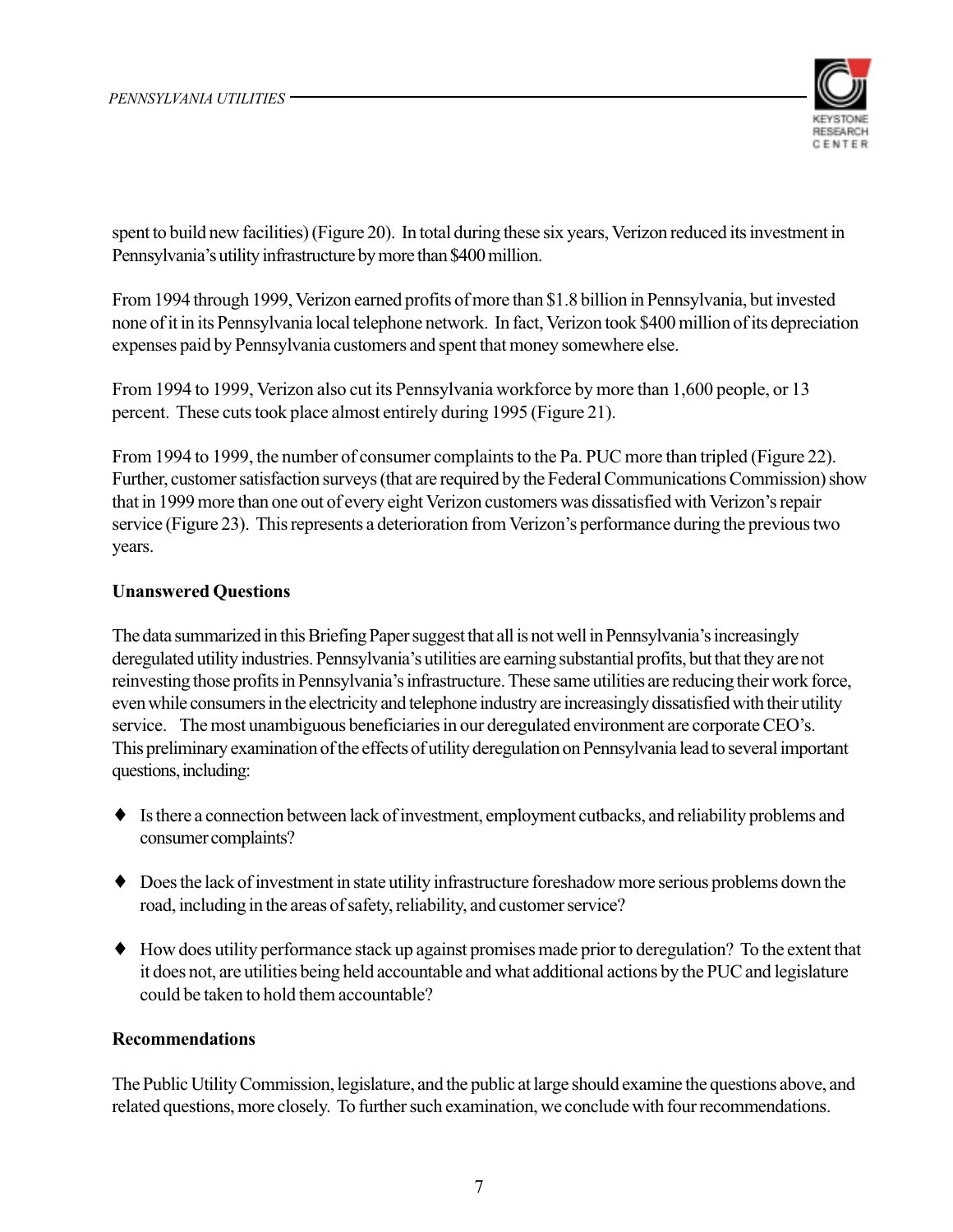

- 1. The Pennsylvania legislature should commission a comprehensive and balanced assessment of the impacts of utility deregulation on Pennsylvania's economy and utility infrastructure. This assessment should include, at a minimum, a comprehensive review of both the costs and benefits of deregulation, including impacts on Pennsylvania's economy, infrastructure, consumers, businesses, and employees. It should make recommendations regarding how regulation in each industry should be modified to better achieve the public good.
- 2. The PUC should evaluate ways to make critical data about utility performance widely available to the public. Improving public access to information will enable people to be better informed about the true impacts of utility industry deregulation and other regulatory experiments.
- 3. The PUC should require utilities to prepare annual infrastructure reports on the present and future safety and reliability of each major utility's infrastructure. This report should include information such as the following.
	- Employment levels in key operating areas (such as electric and telecommunications line workers).  $\bullet$
	- Anticipated retirements and planned rehiring in key operating areas during the next five years (the aging of utility workforces poses a serious challenge to safety and reliability in the years ahead).
	- The number of apprentices who are being trained to replace key operating personnel.  $\bullet$
	- The frequency and severity of accidents and safety violations.  $\bullet$
	- Net investment in critical functional categories in the utility distribution networks.  $\bullet$
	- The number of facilities in service of various ages, highlighting those that have been in service longer  $\bullet$ than their normal useful life.
	- Detailed information on maintenance practices for critical components of the distribution networks (such as poles, transformers, valves, switches, etc.).
- 4. The PUC should conduct periodic audits of each major utility's safety and reliability practices, including the items mentioned above, as well as an overall assessment of its actions to maintain and improve the quality, safety, and reliability of its Pennsylvania operations.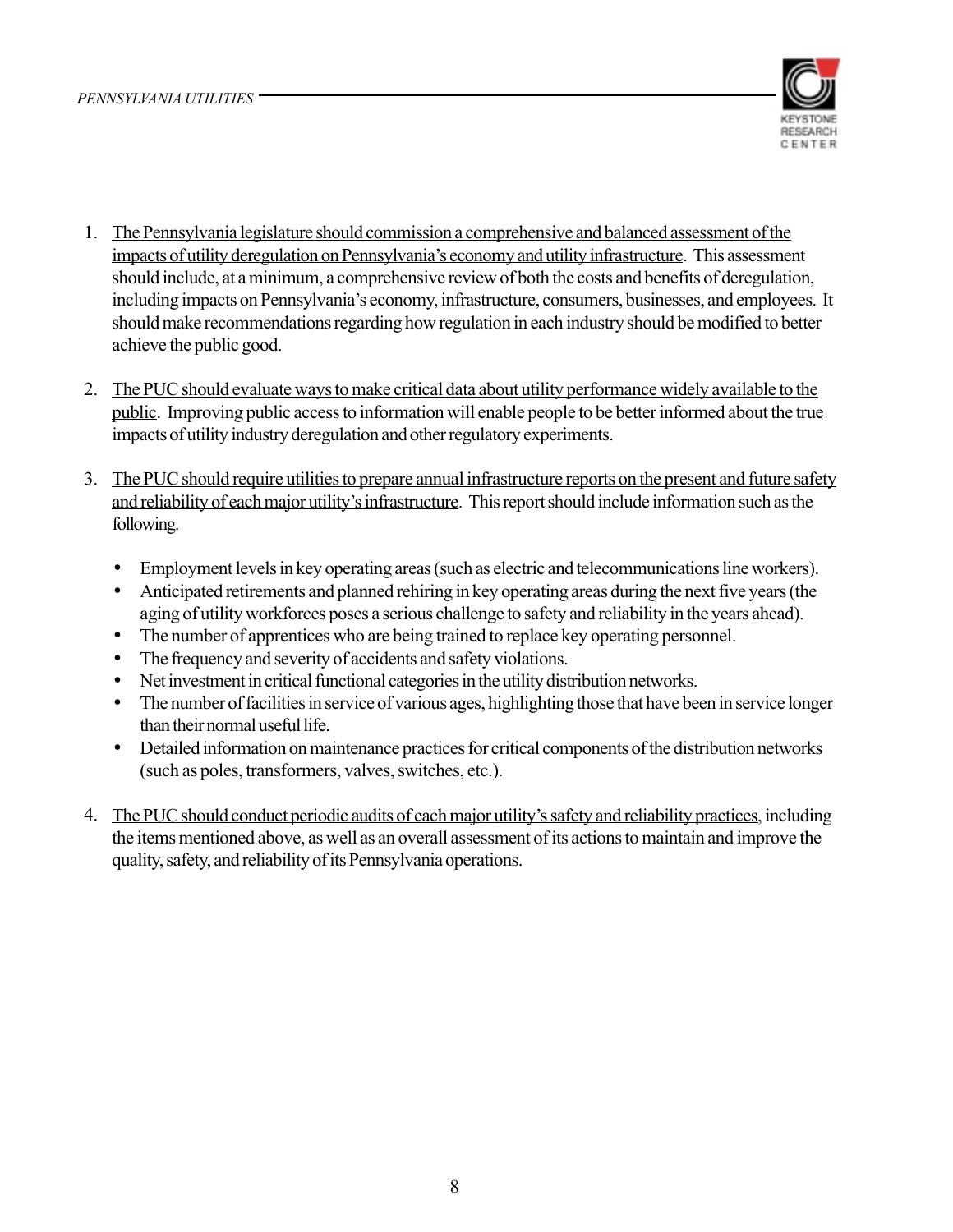

## **ENDNOTES**

- $\,1$ "Across U.S. People Ask, 'Could Blackouts Occur Here?'," Associated Press, Apr. 9, 2001.
- $\,2\,$ Alternative Form of Regulation of Telecommunications Services, Act 67 of 1993, Pub. Law 456.
- $\overline{\mathbf{3}}$ Annual Report to the Pa. Public Utility Commission (various utilities for the years 1994-1999).
- $\overline{4}$ Automated Reporting Management Information System, Federal Communications Commission [www.fcc.gov/ccb/ armis/].
- 5 "California Power Crunch Sends Dereg. Shockwaves to Other States," Associated Press, Feb. 3, 2001.
- $\sqrt{6}$ Electric Utility Annual Reports (Form 1) Database, Federal Energy Regulatory Commission [www.rimsweb2.ferc.fed.us/form1viewer/].
- Electricity Generation Customer Choice and Competition Act, Act 138 of 1996, Pub. Law 802.
- 8 Electronic Data Gathering and Retrieval, U.S. Securities and Exchange Commission [www.sec.gov/cgi-bin/srch-edgar].
- $\boldsymbol{9}$ Energy Policy Act of 1992, Pub. Law. 102-486.
- 10 Natural Gas Choice and Competition Act, Act 21 of 1999, Pub. Law 122.
- $11\,$ Natural Gas Distribution Incidents Database, Office of Pipeline Safety, U.S. Department of Transportation [www.ops.dot.gov/IA98.htm].
- $12$ Pennsylvania Electric Distribution Company Reliability Data - 1994-1999, Bureau of Conservation, Economics and Energy Planning, Pa. Public Utility Commission.
- $13$ Robbins, Jim, "As Power Prices Surge, Montana, Too, Asks Why," The New York Times, May 13, 2001.
- $14\,$ State and Area Employment, Hours, and Earnings, Bureau of Labor Statistics, U.S. Department of Labor [www.stats.bls.gov/].
- $15\,$ Telecommunications Act of 1996, Pub. Law 104-104.
- $16\,$ Utility Consumer Activities Report and Evaluation (for the years 1995-1999), Pa. Public Utility Commission.
- $17\,$ The State of Working Pennsylvania, (Harrisburg; Keystone Research Center, various years) [www.keystoneresearch.org].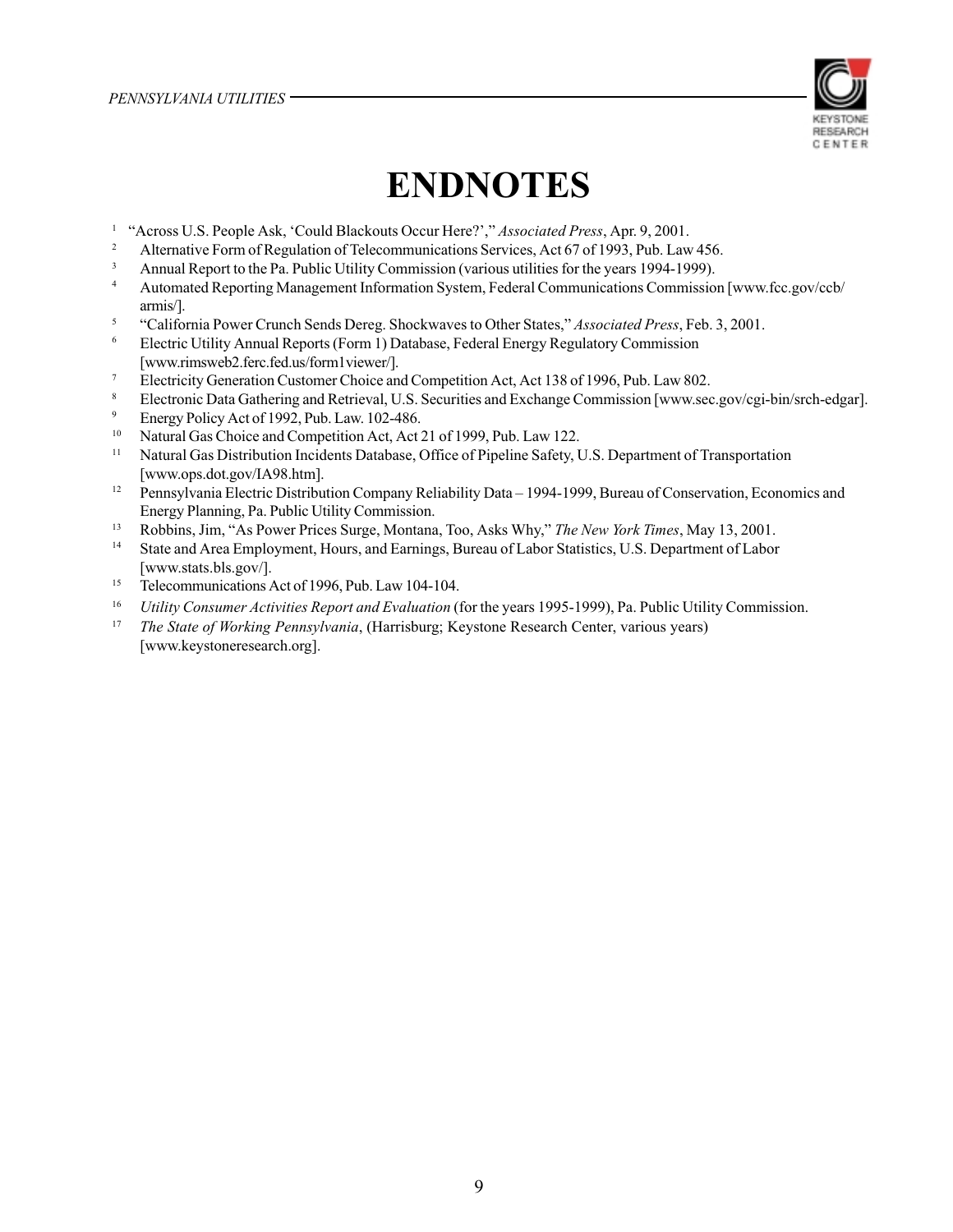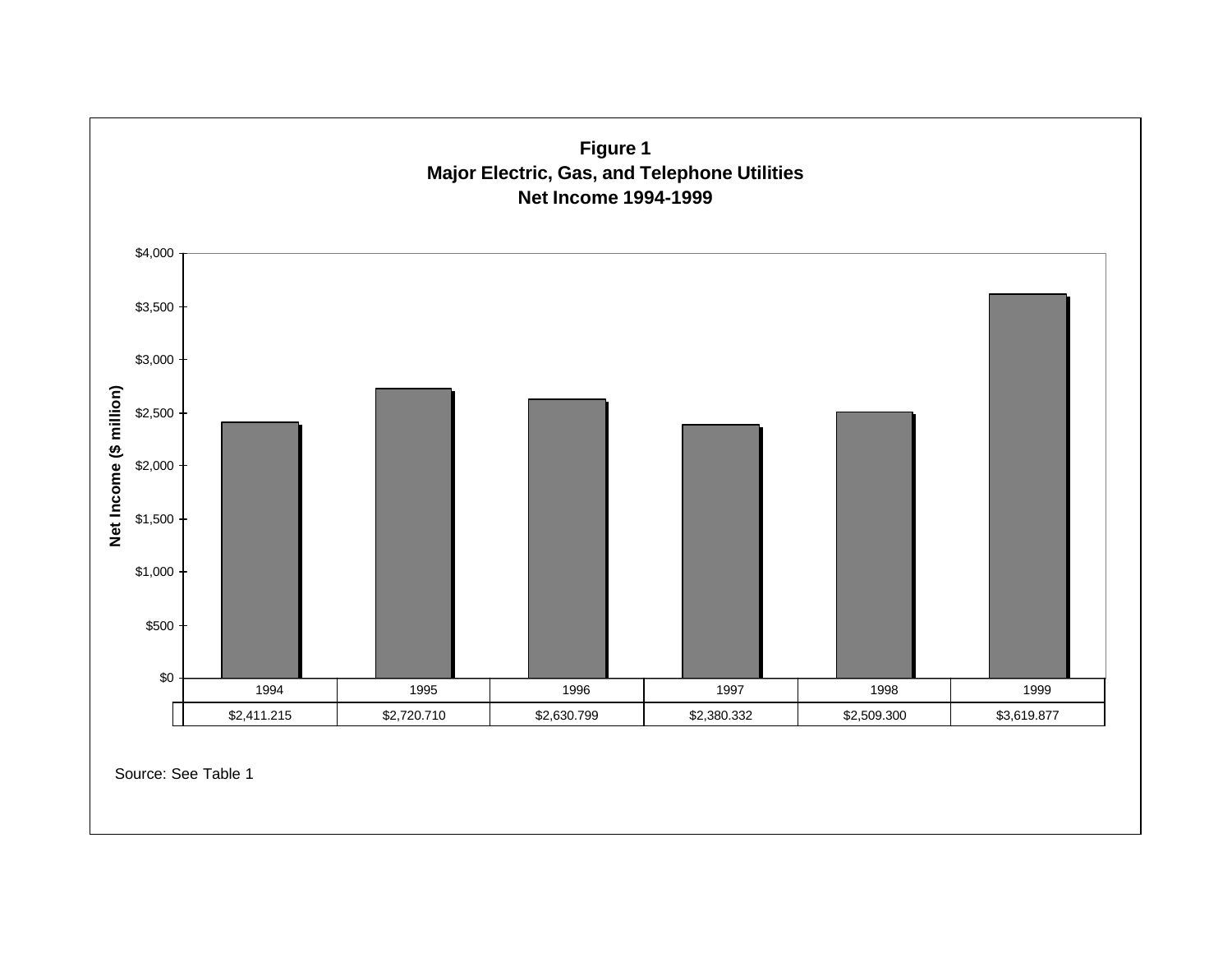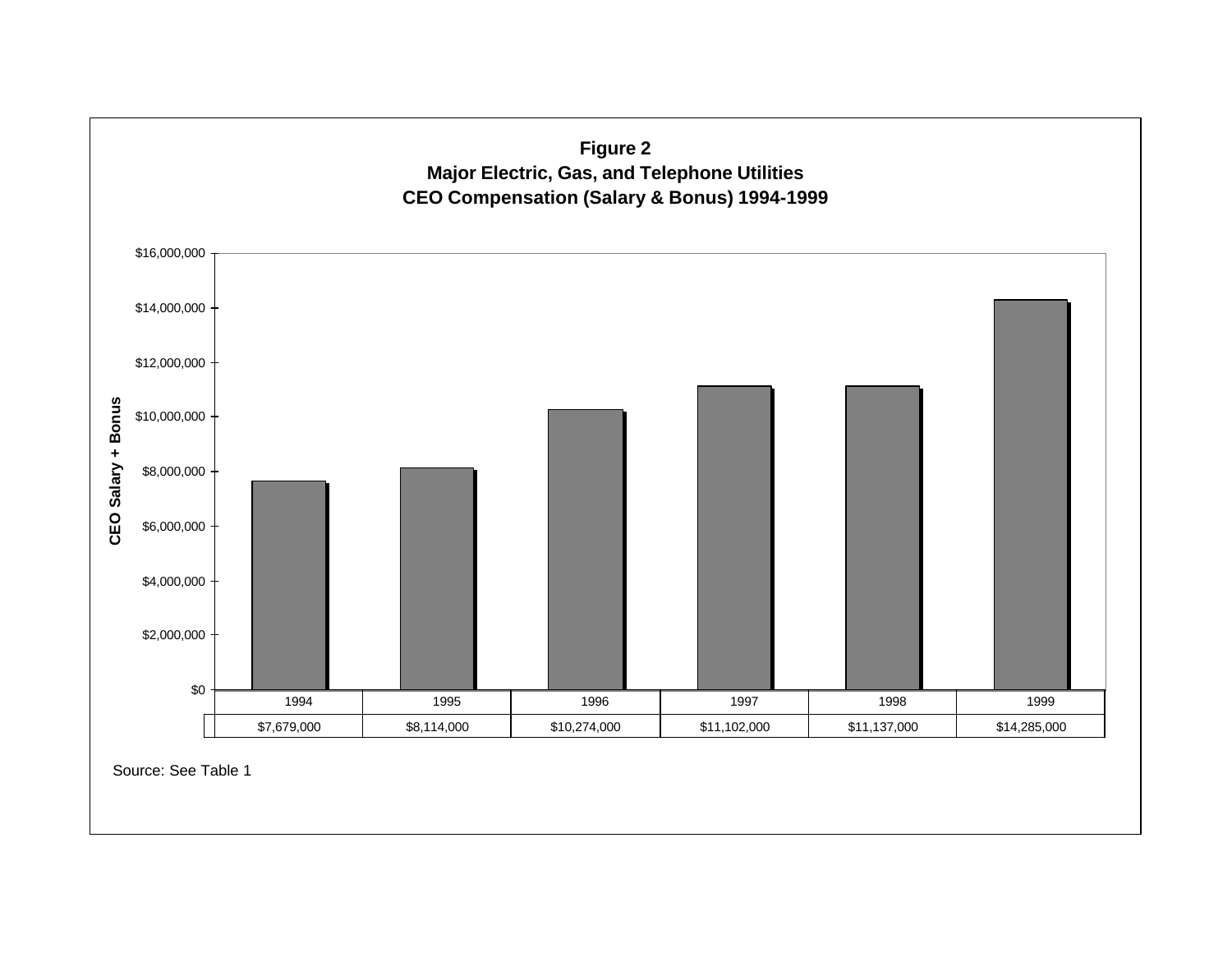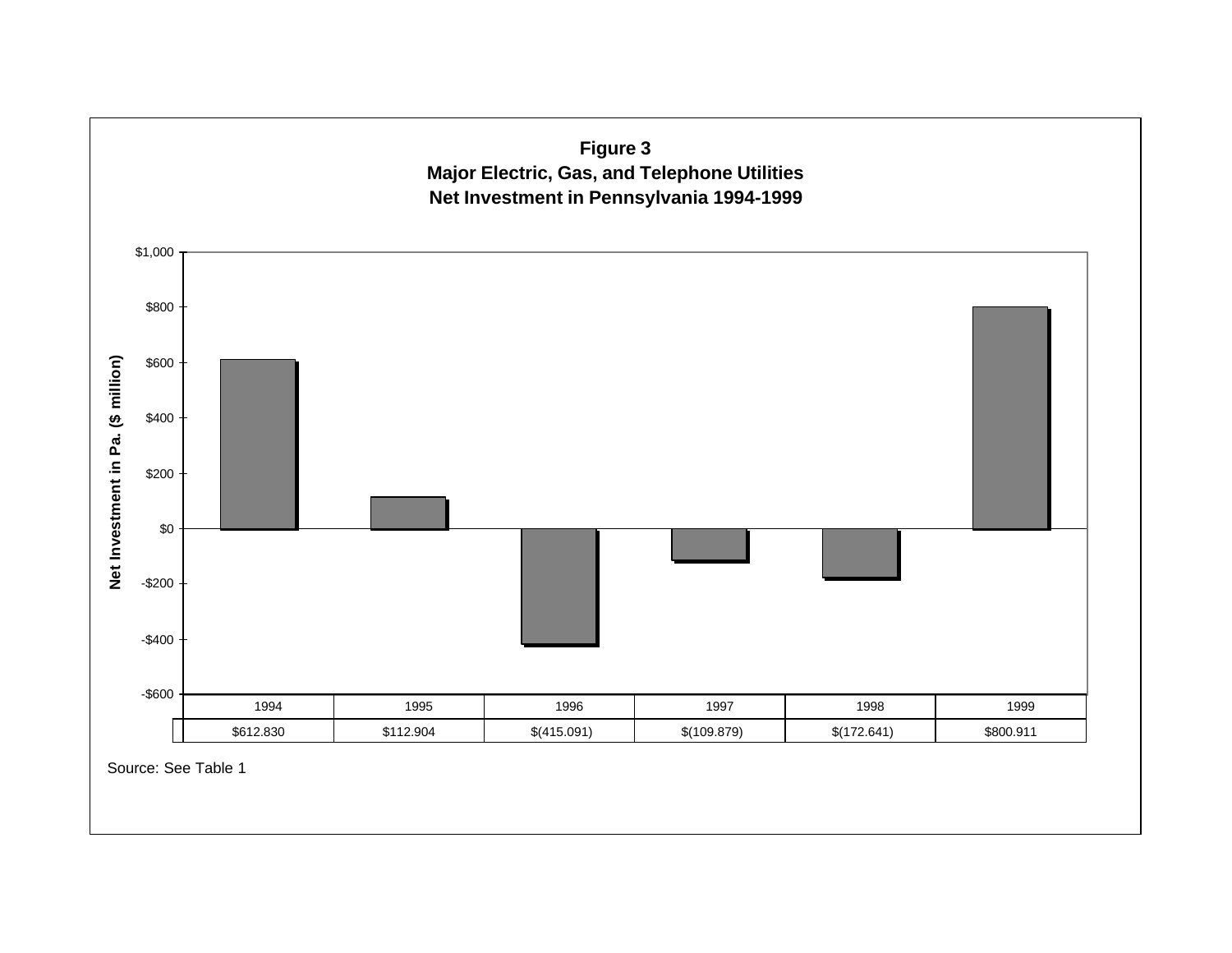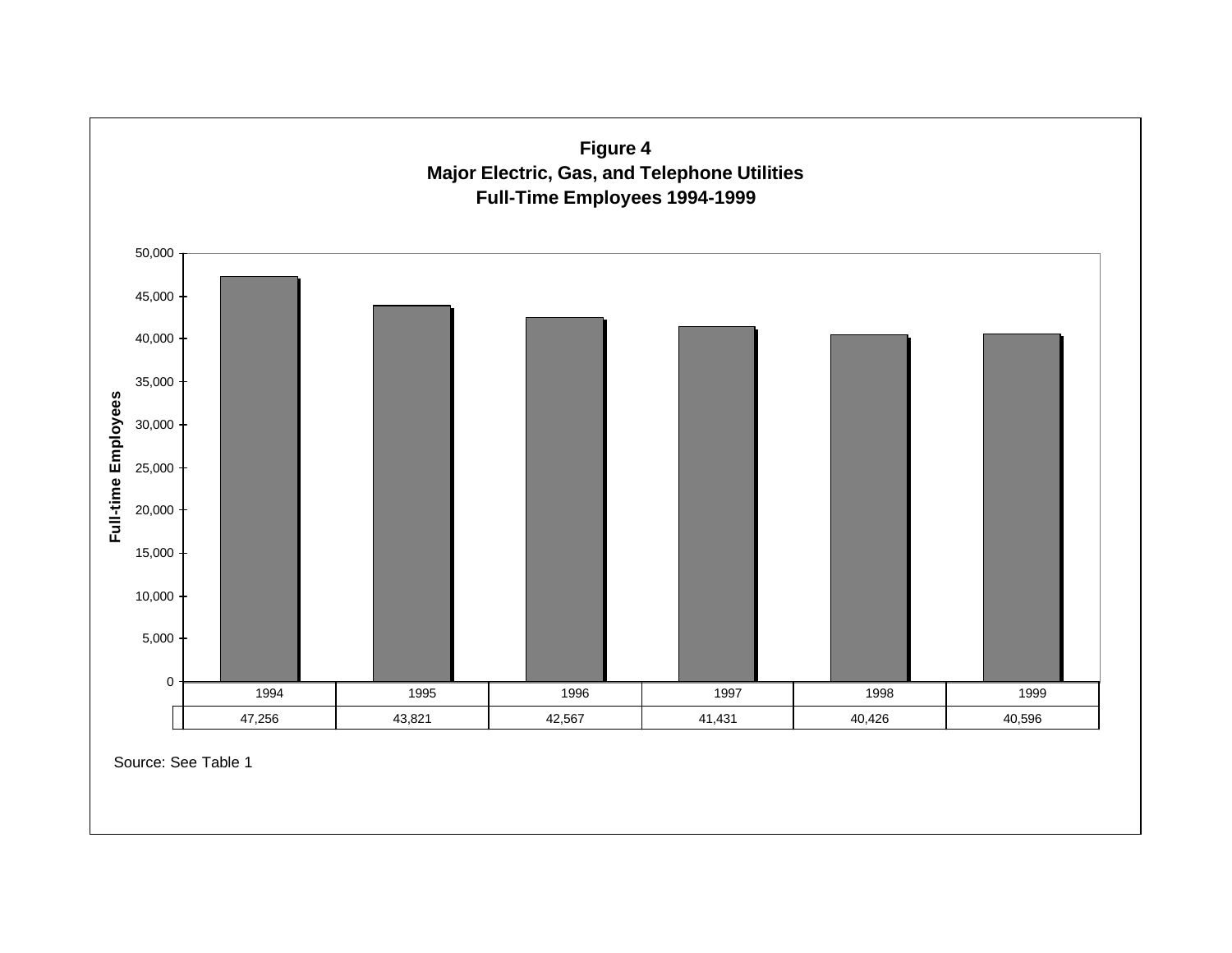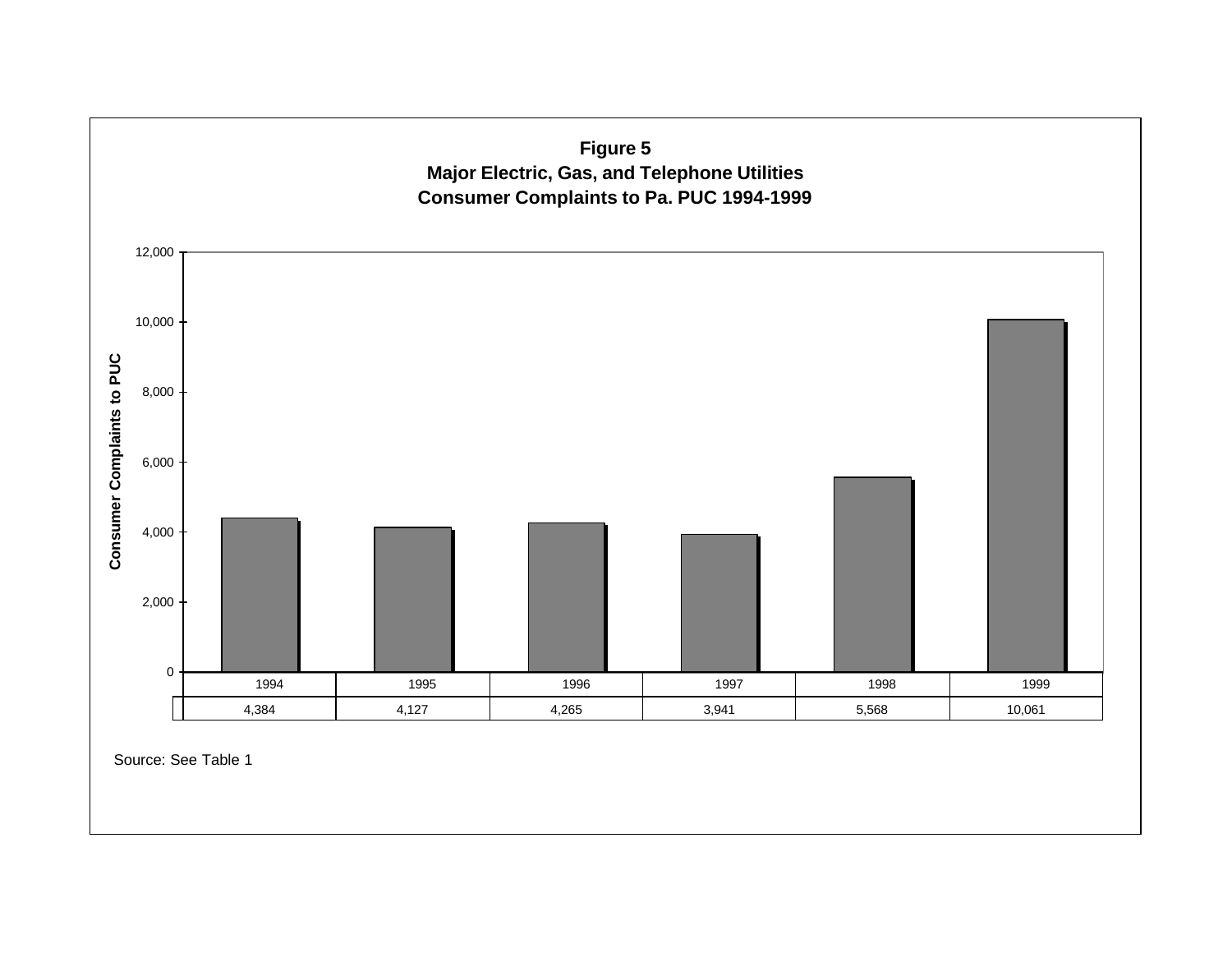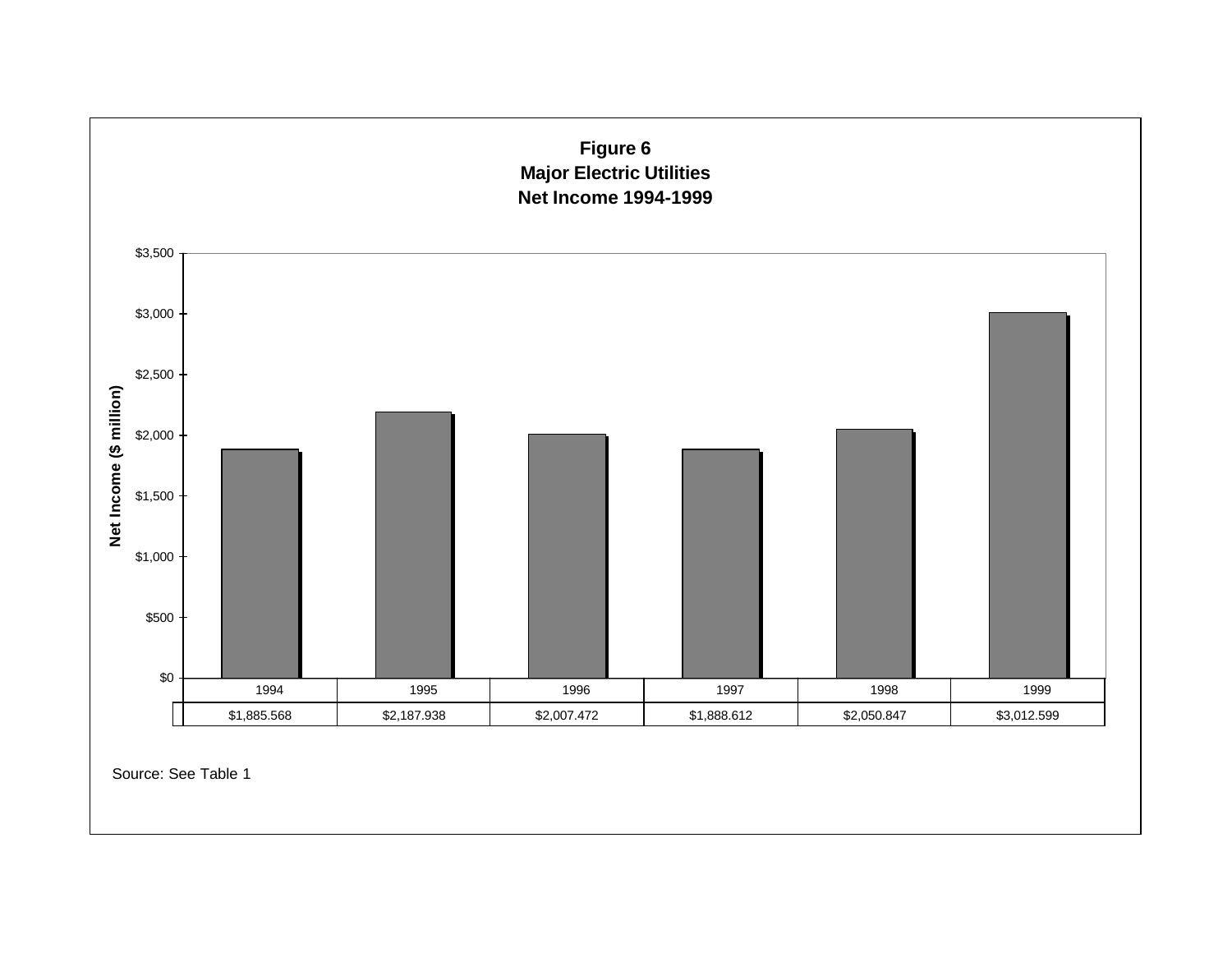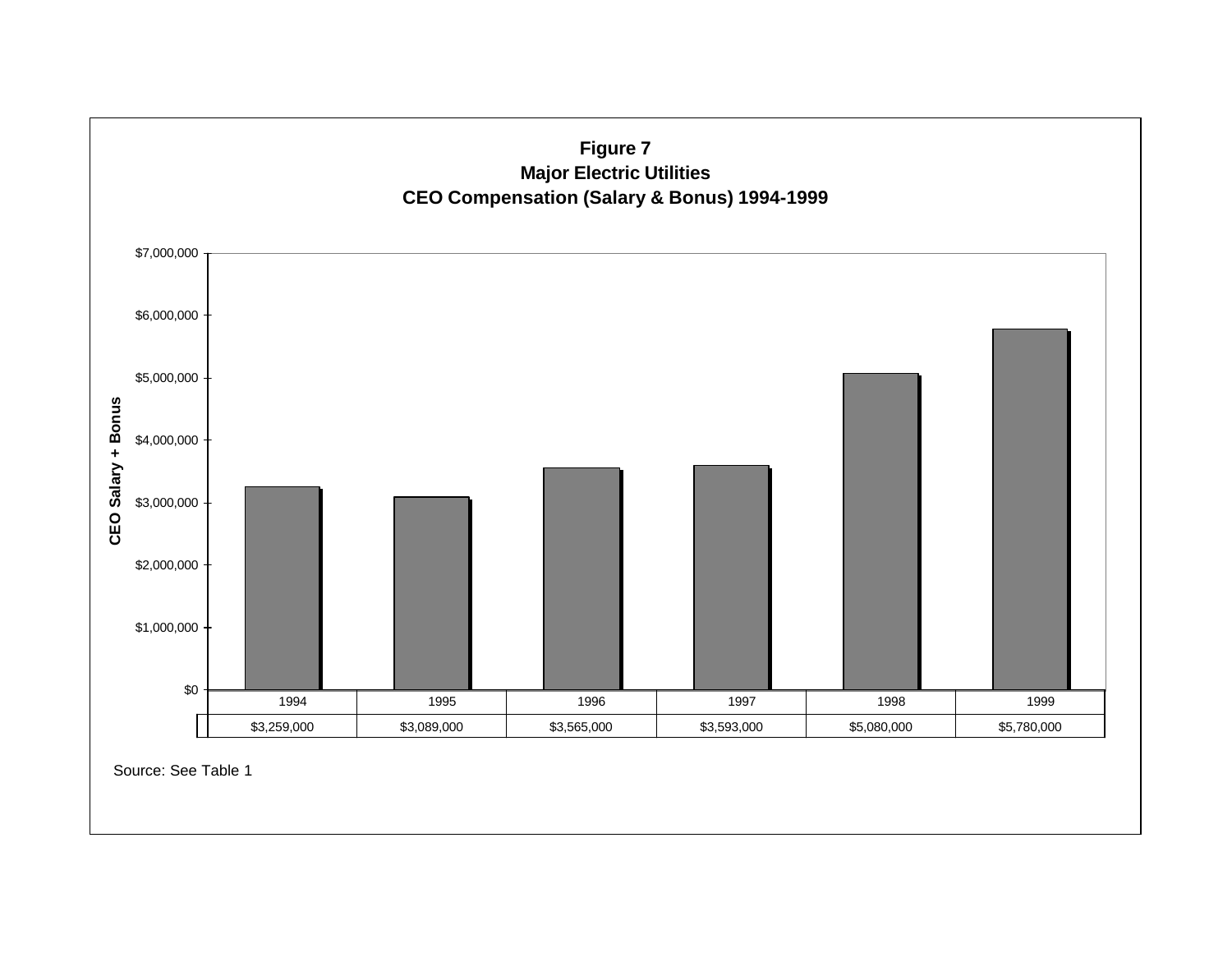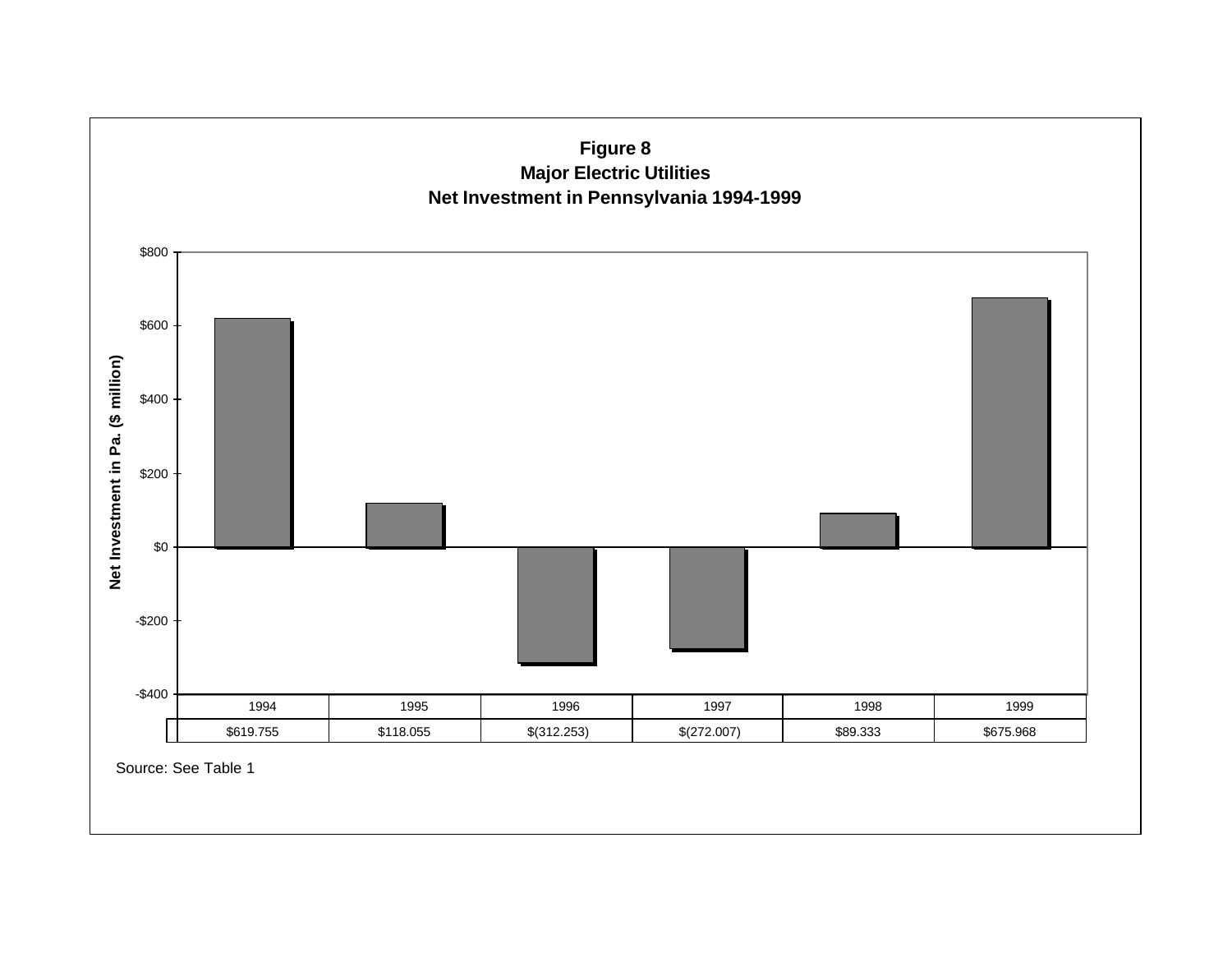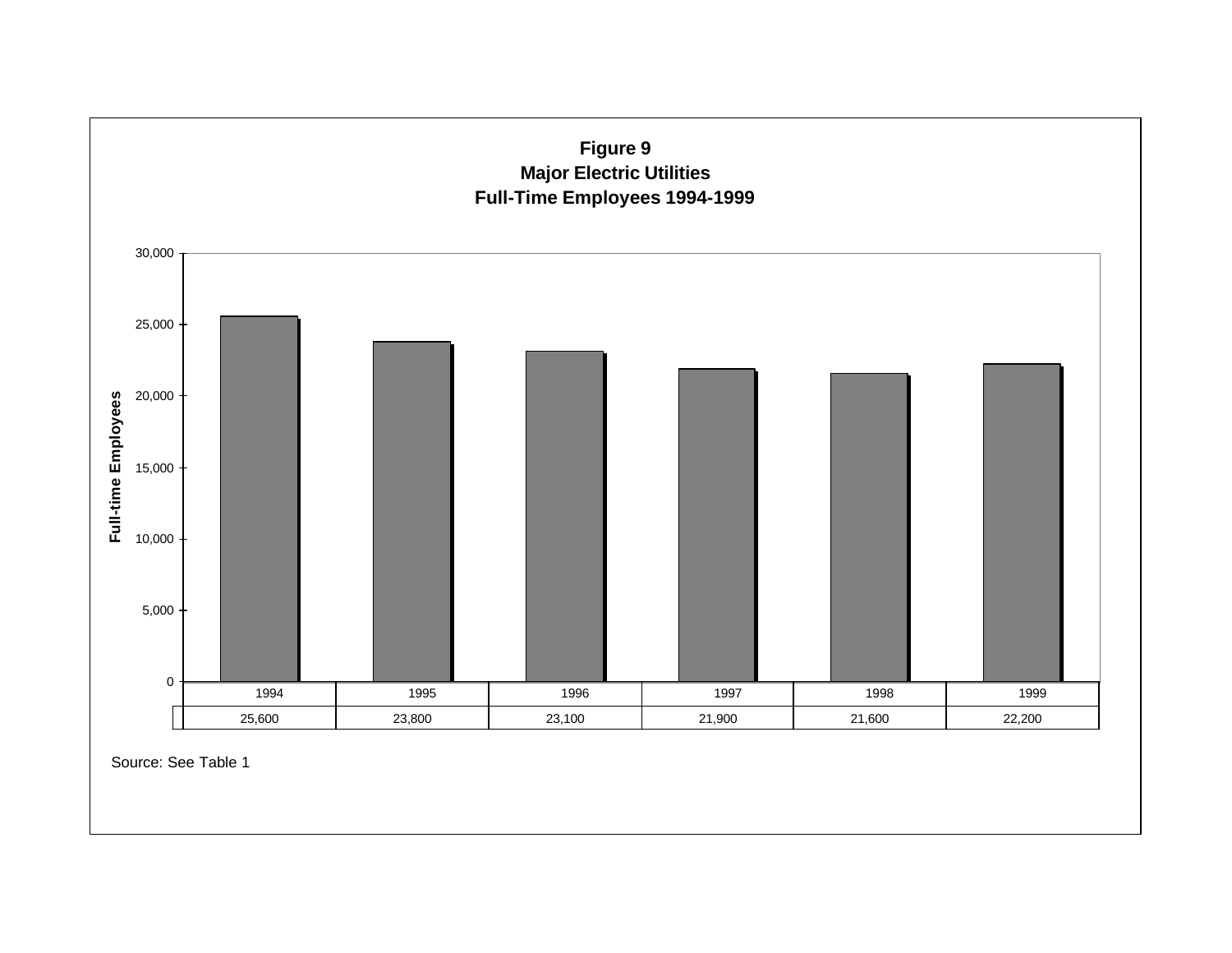

Source: See Table 1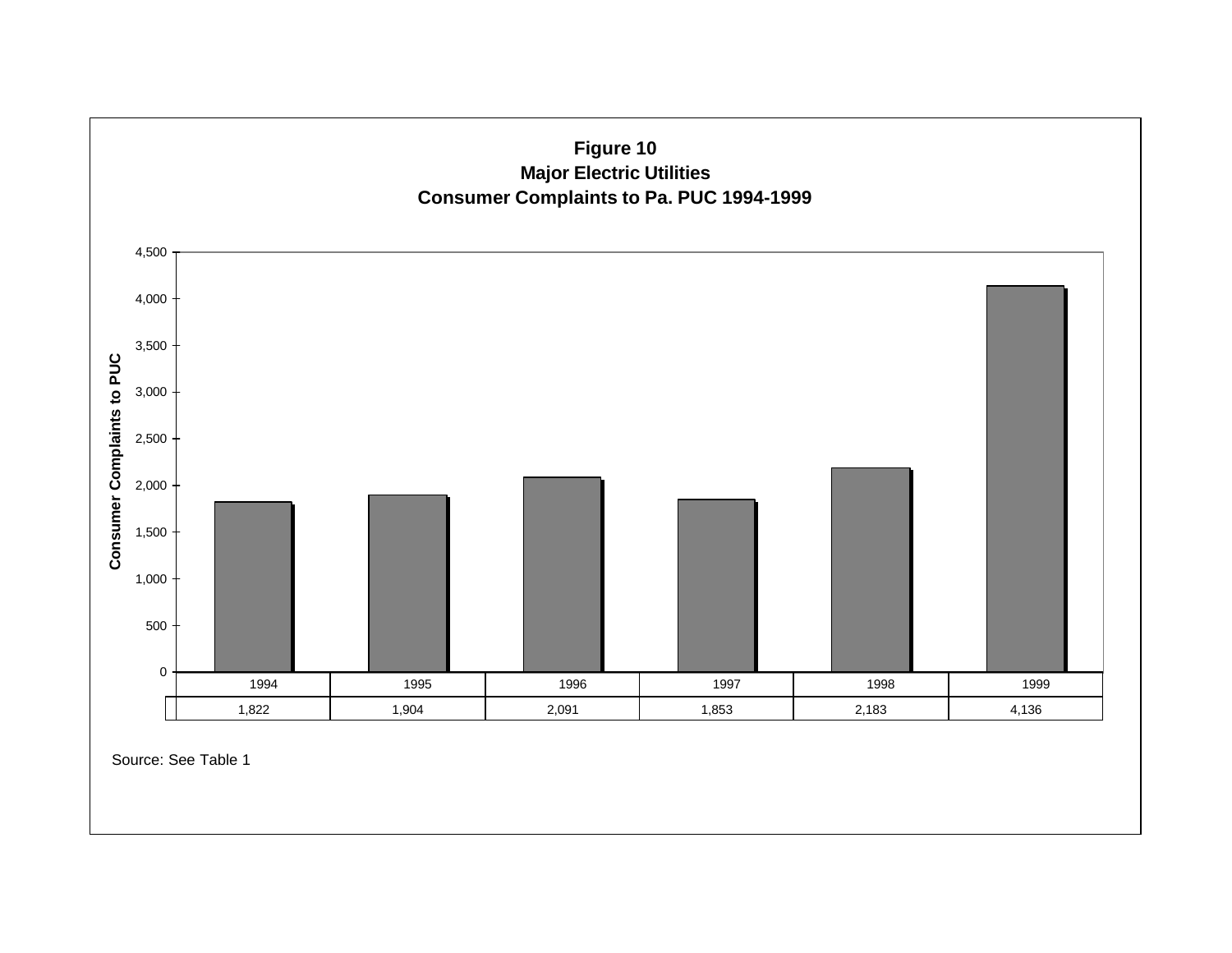

Source: See Table 1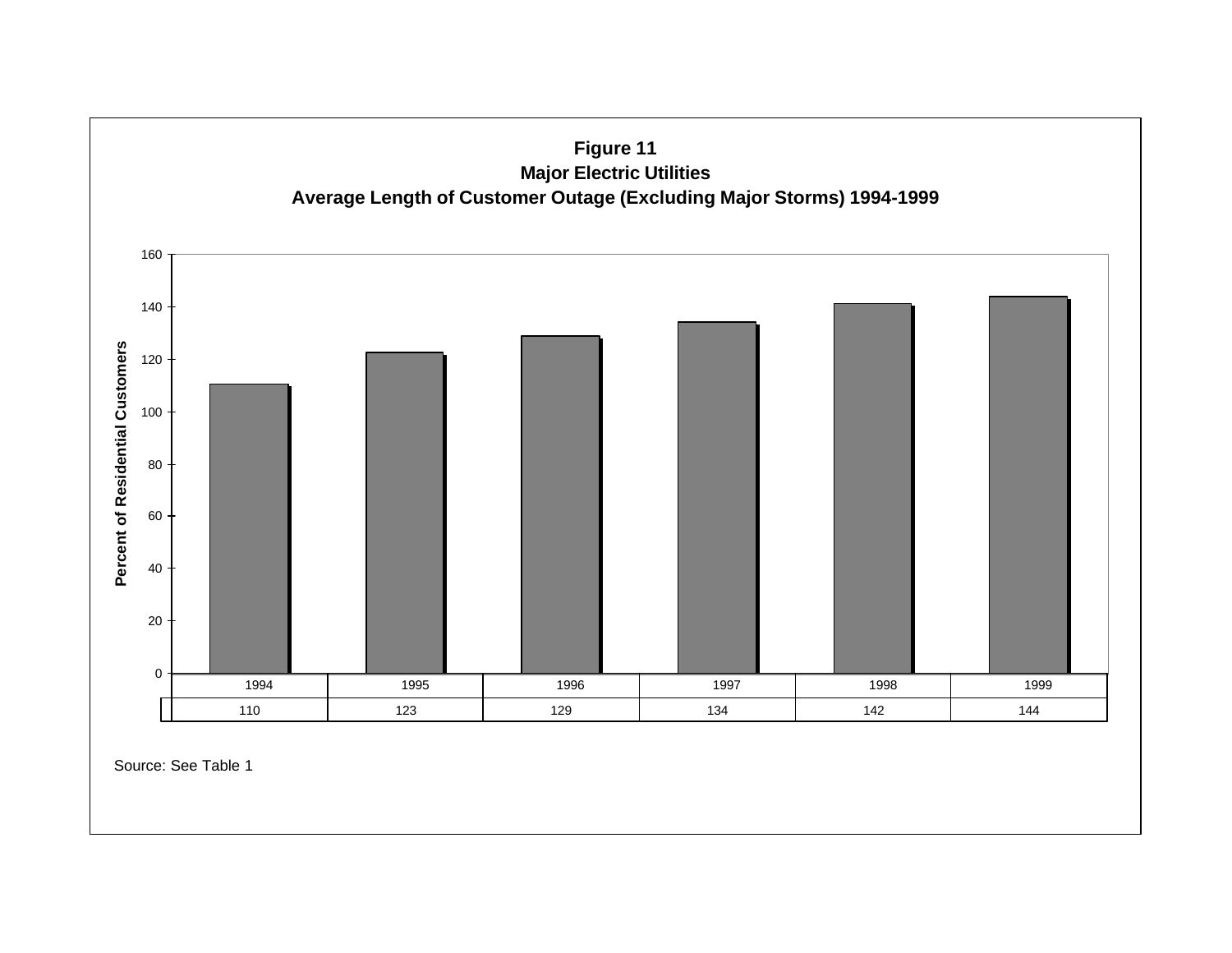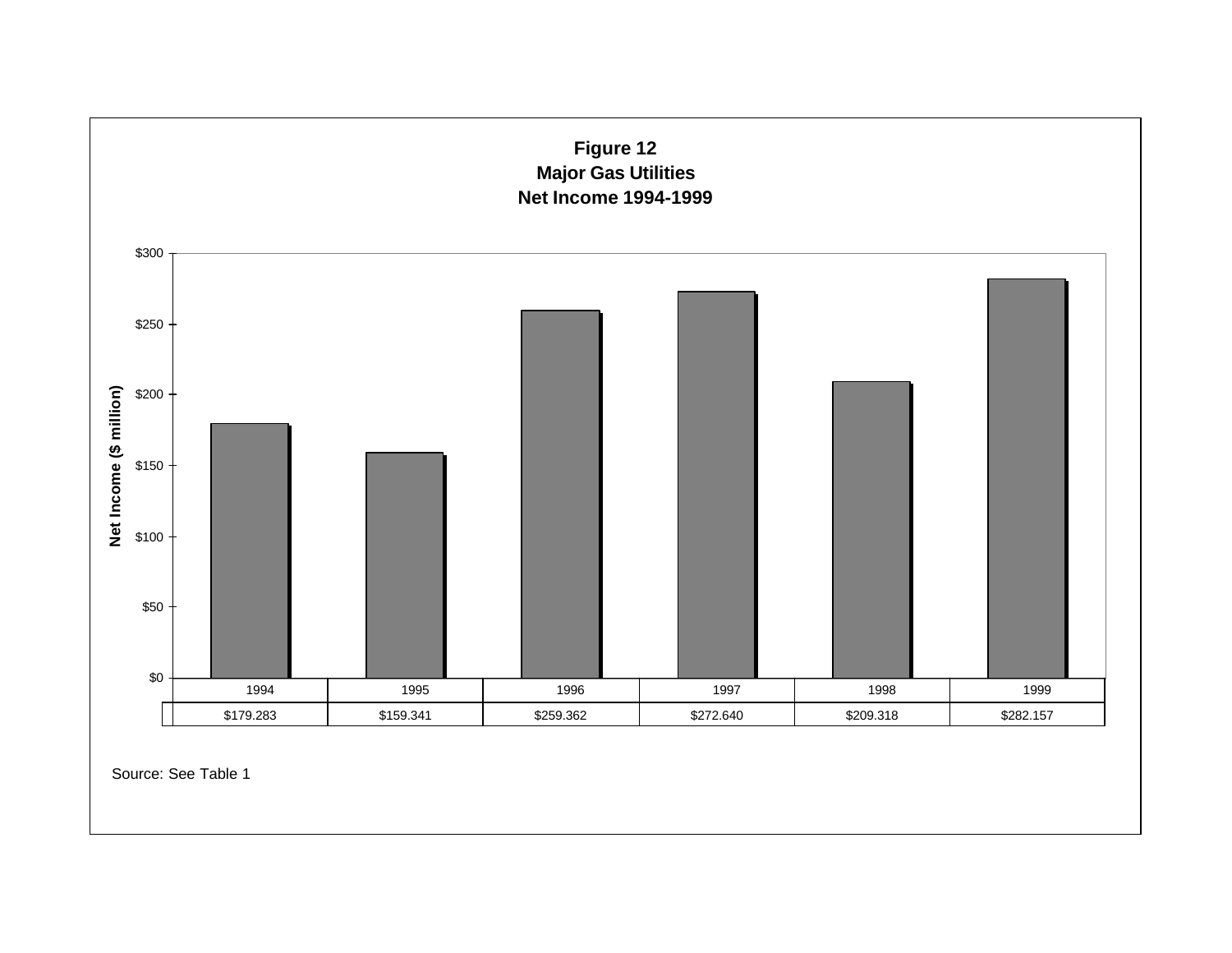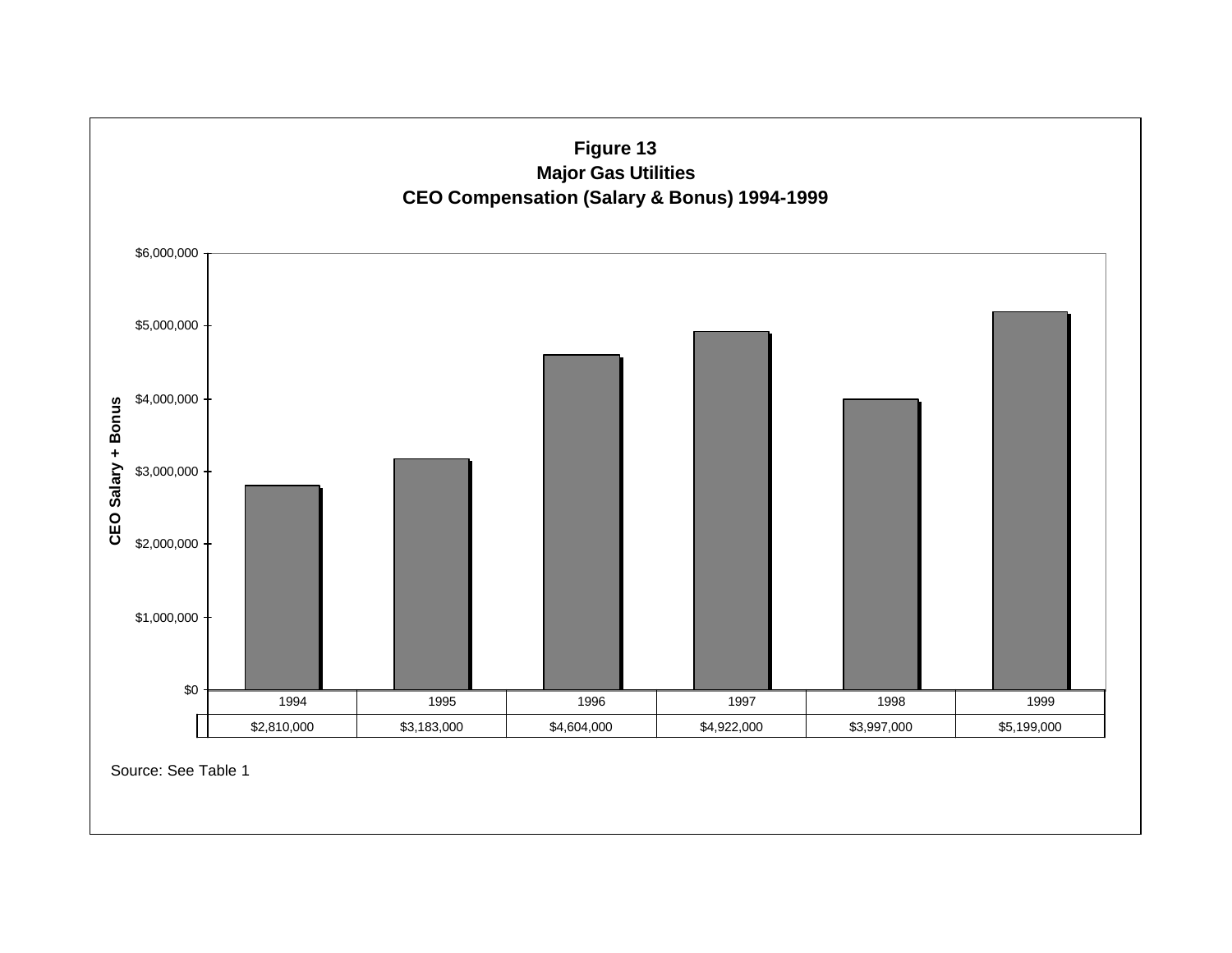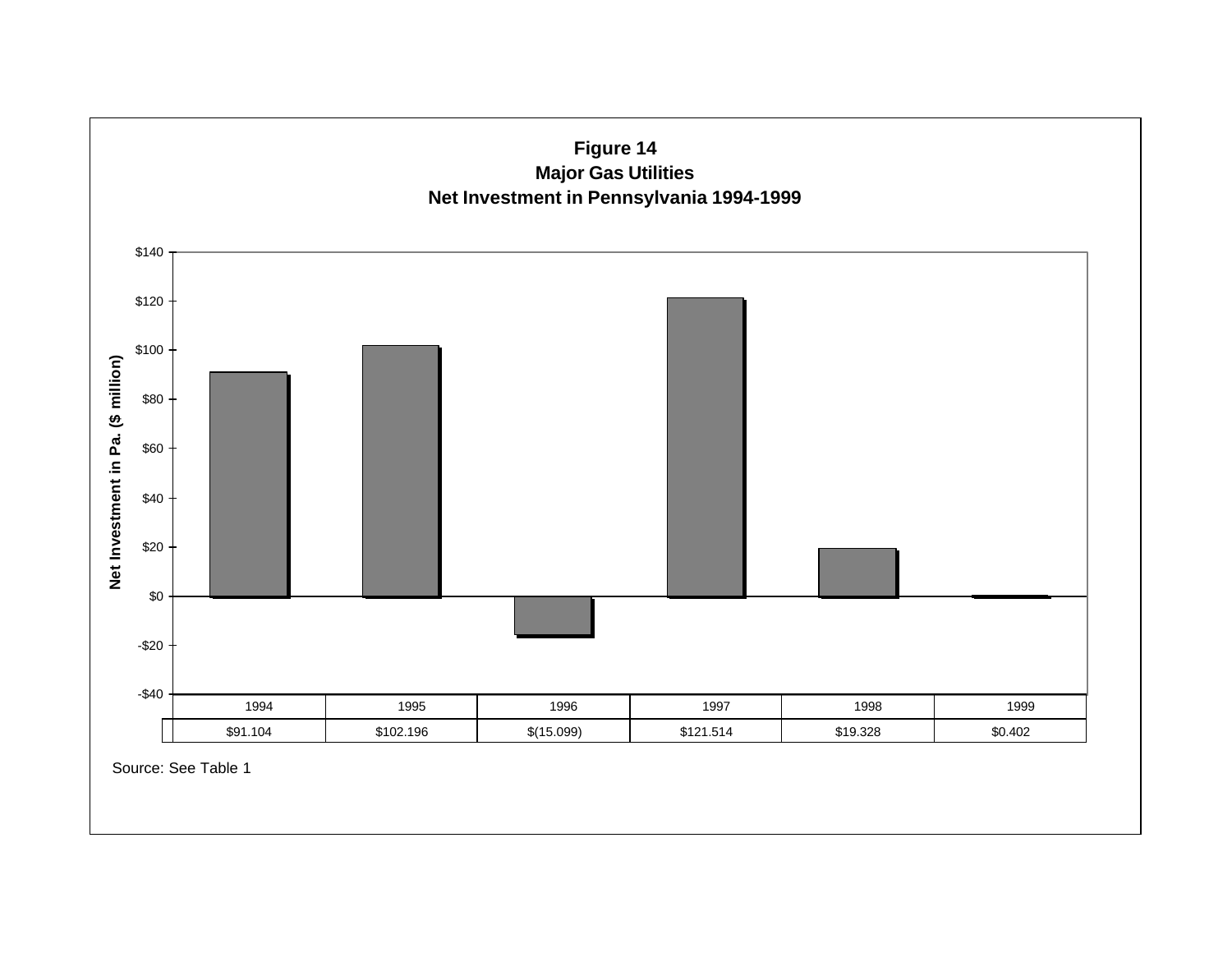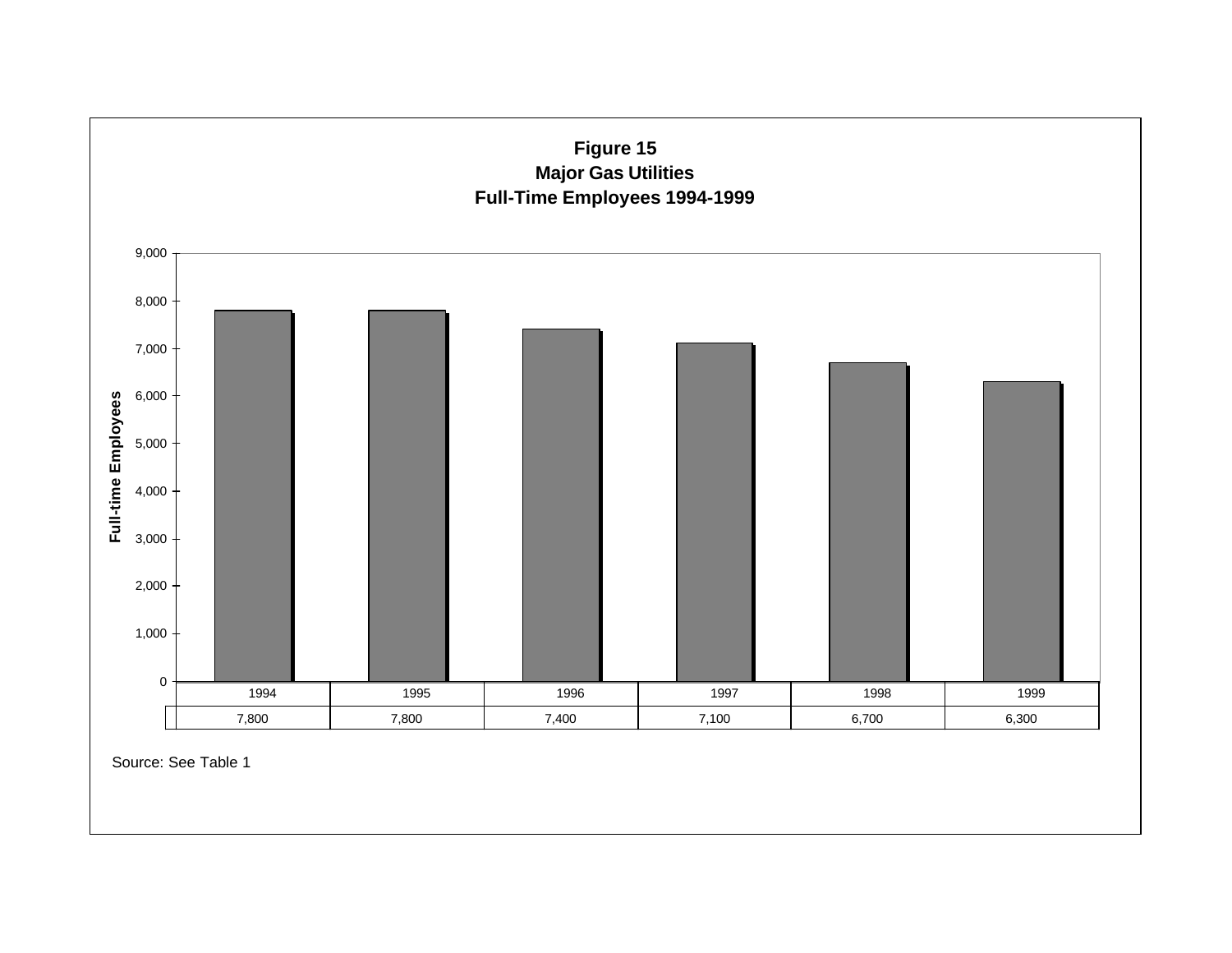

Source: See Table 1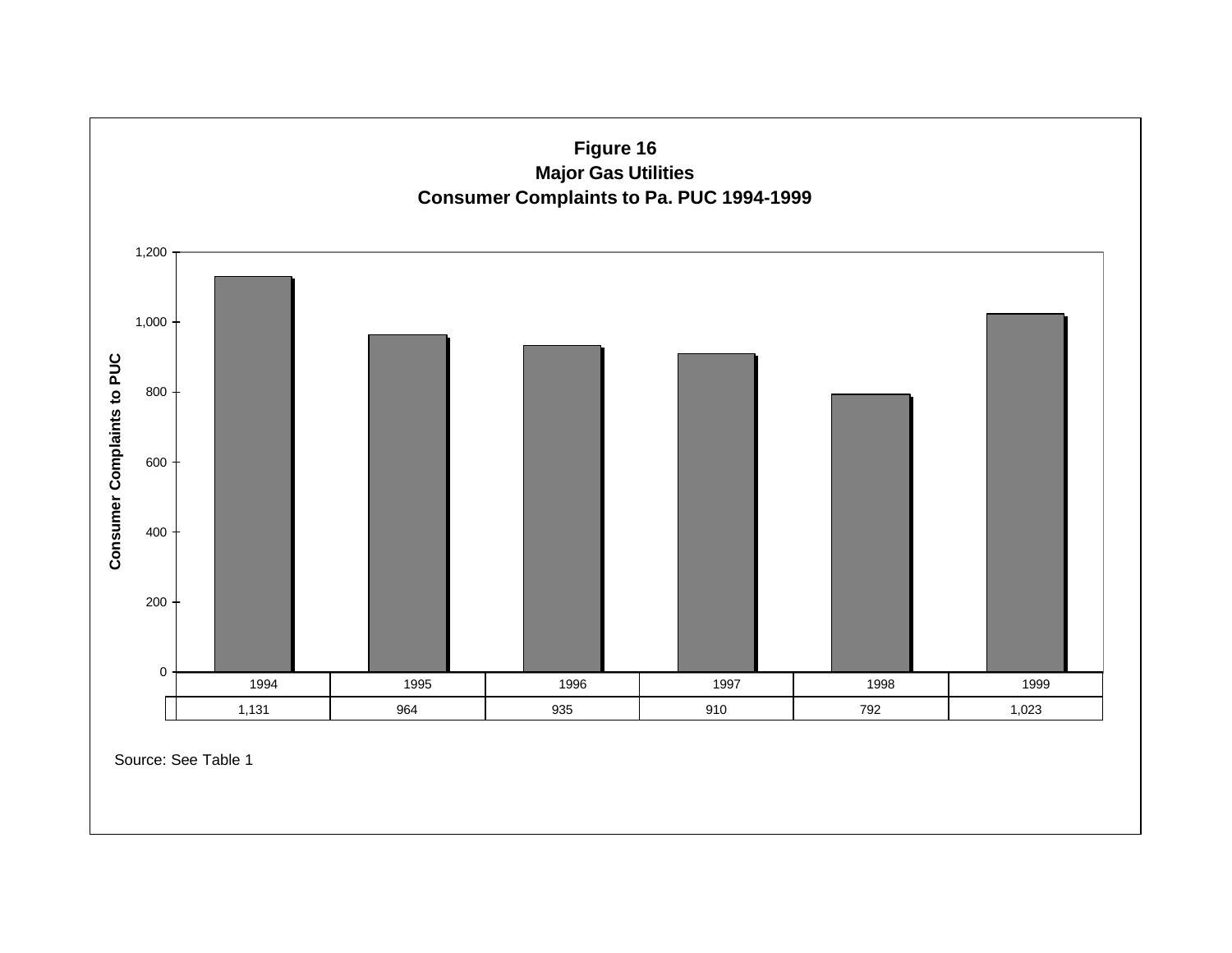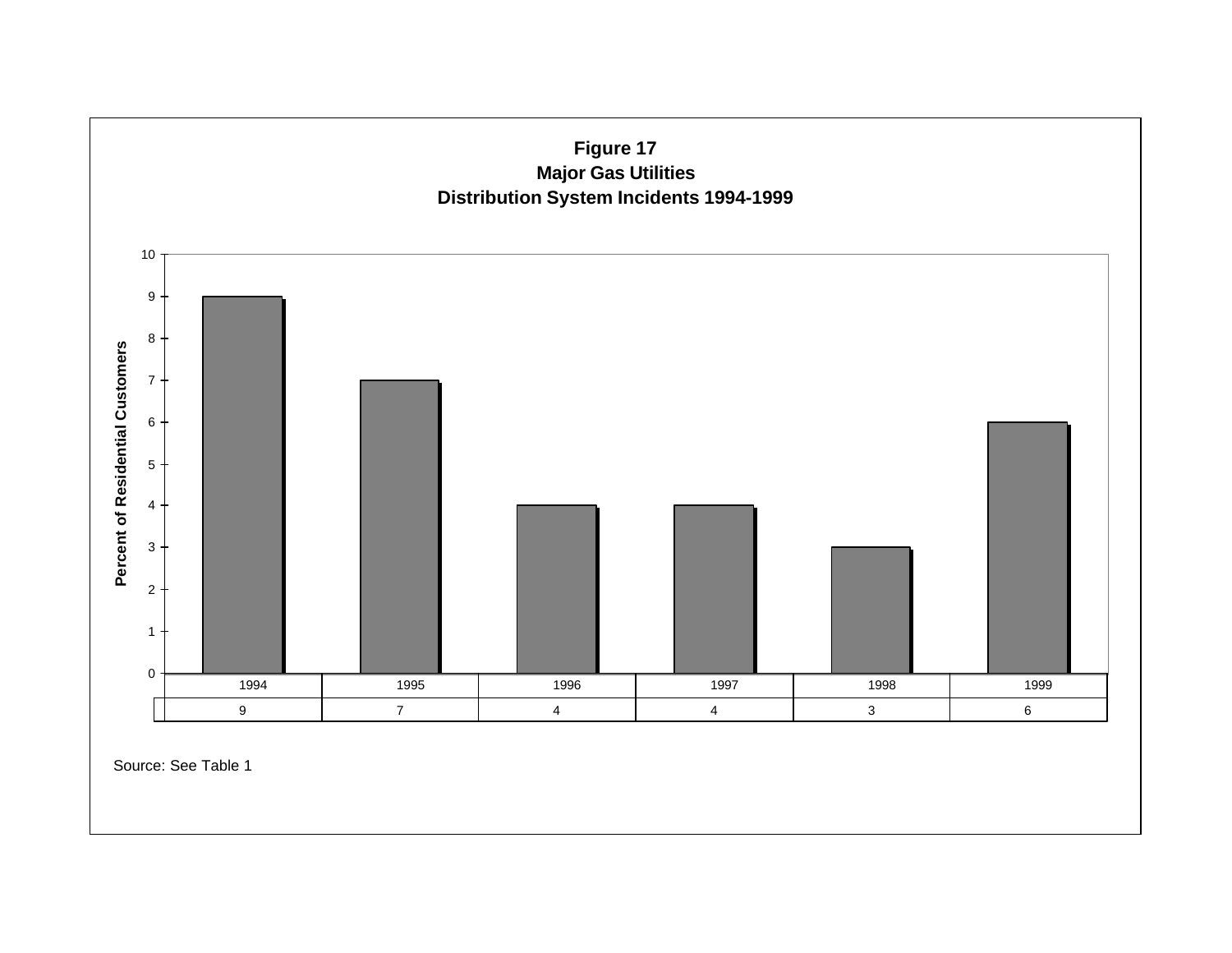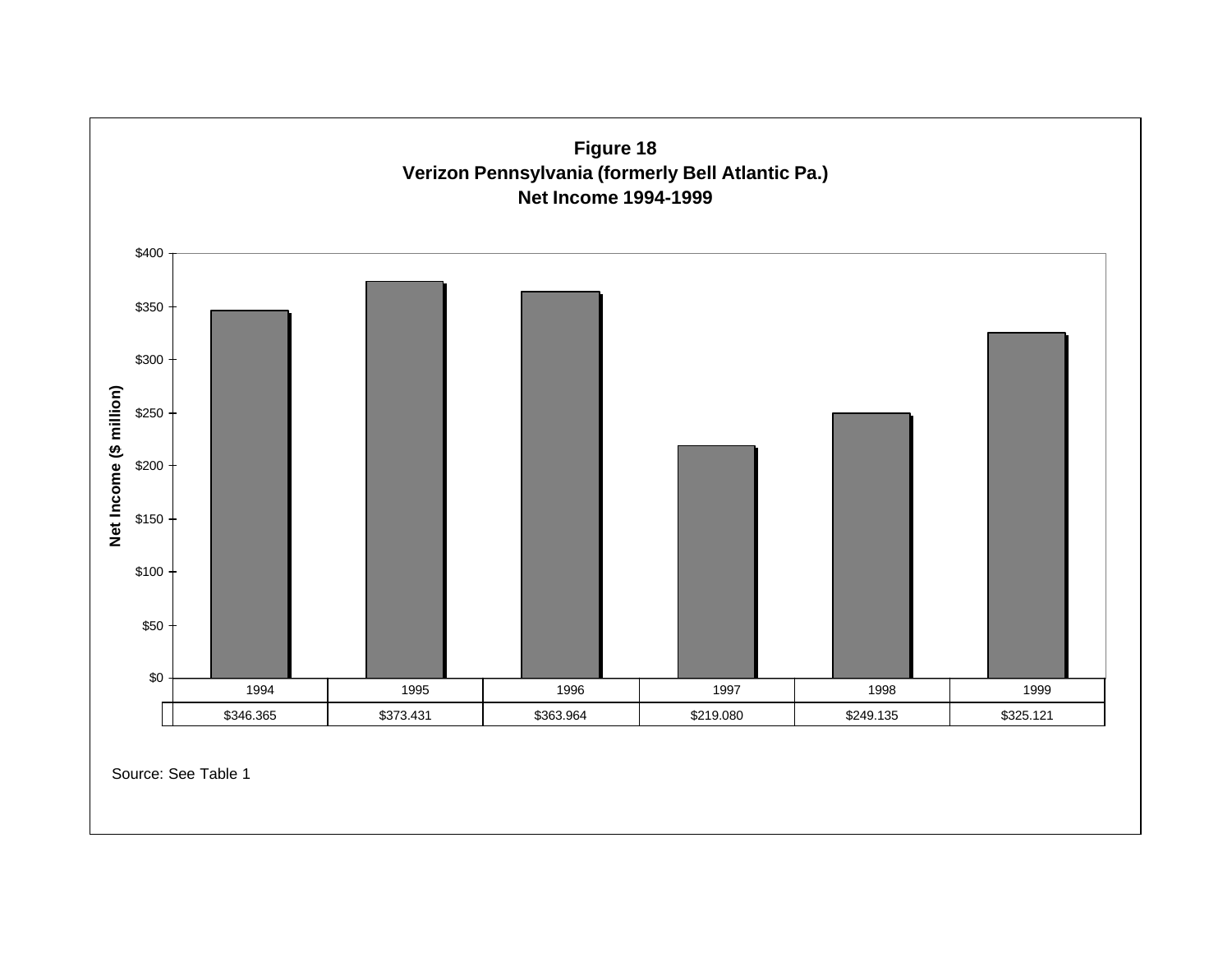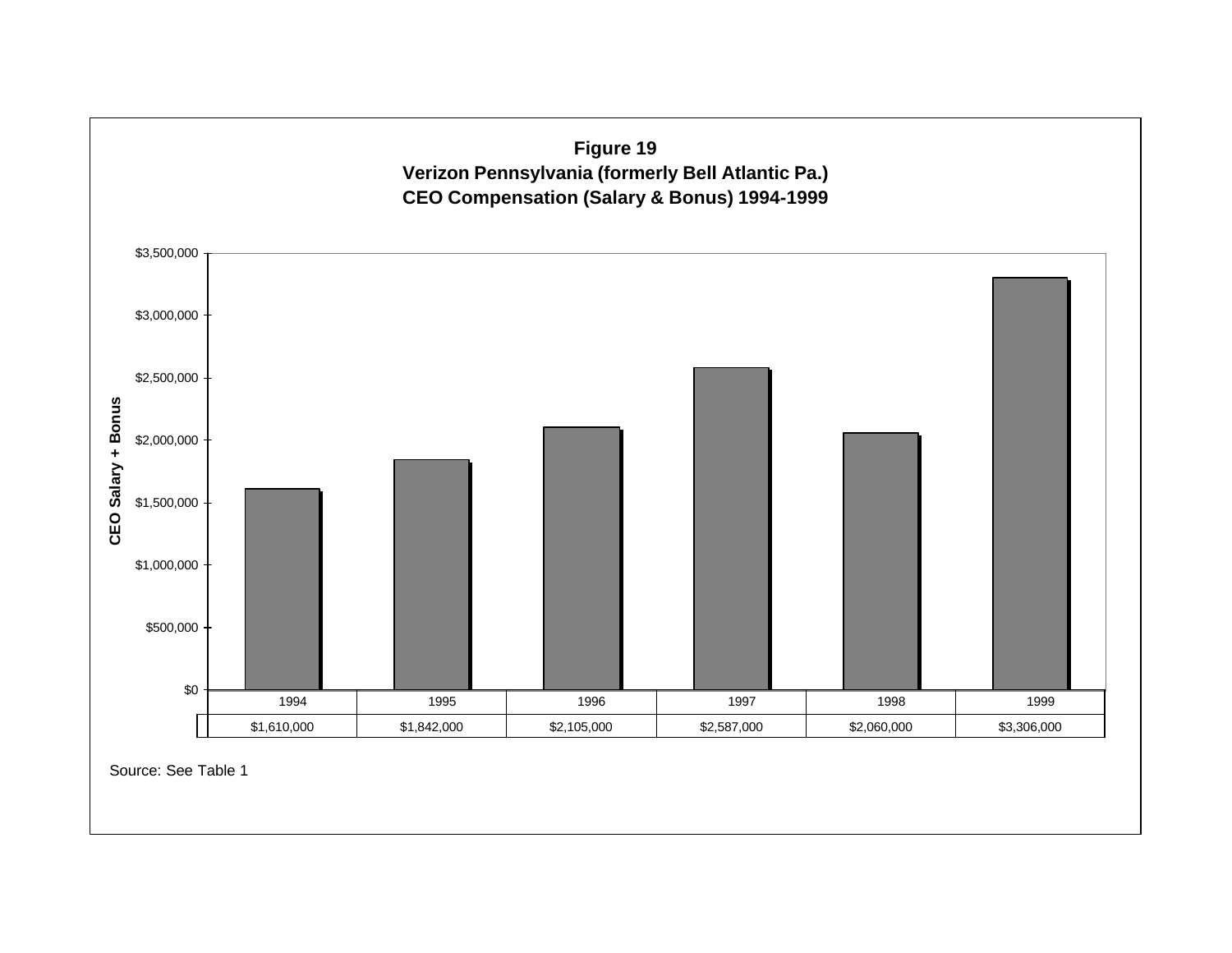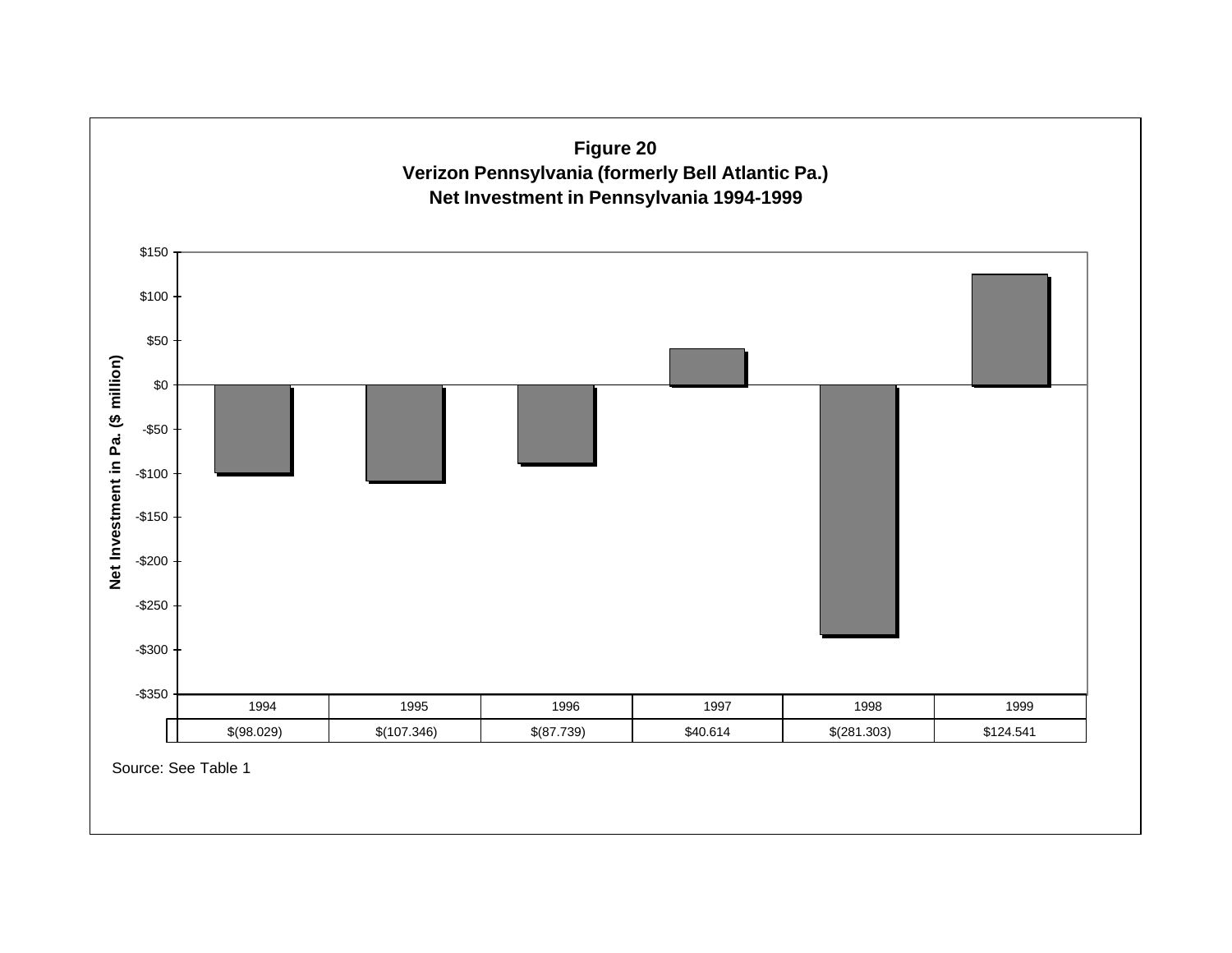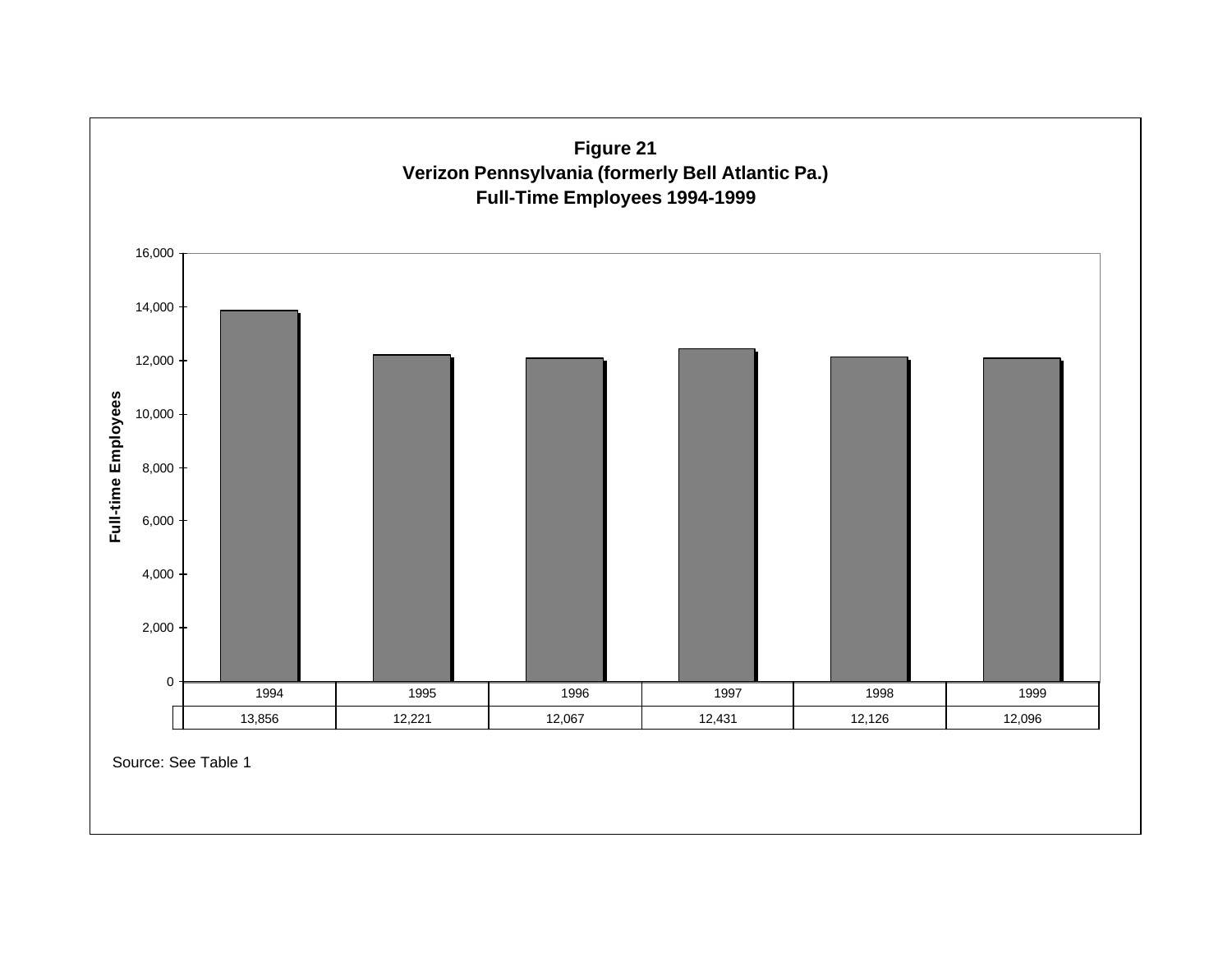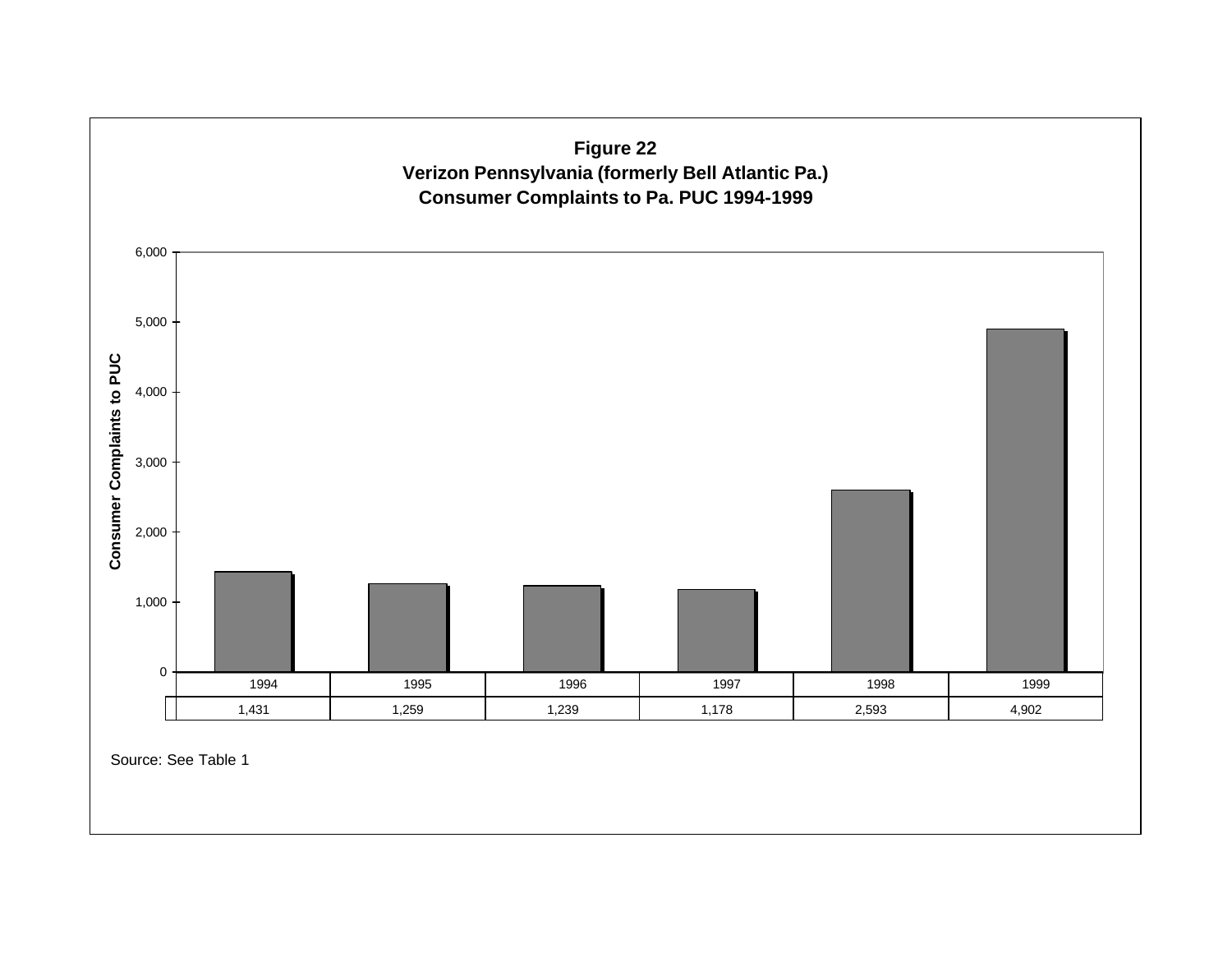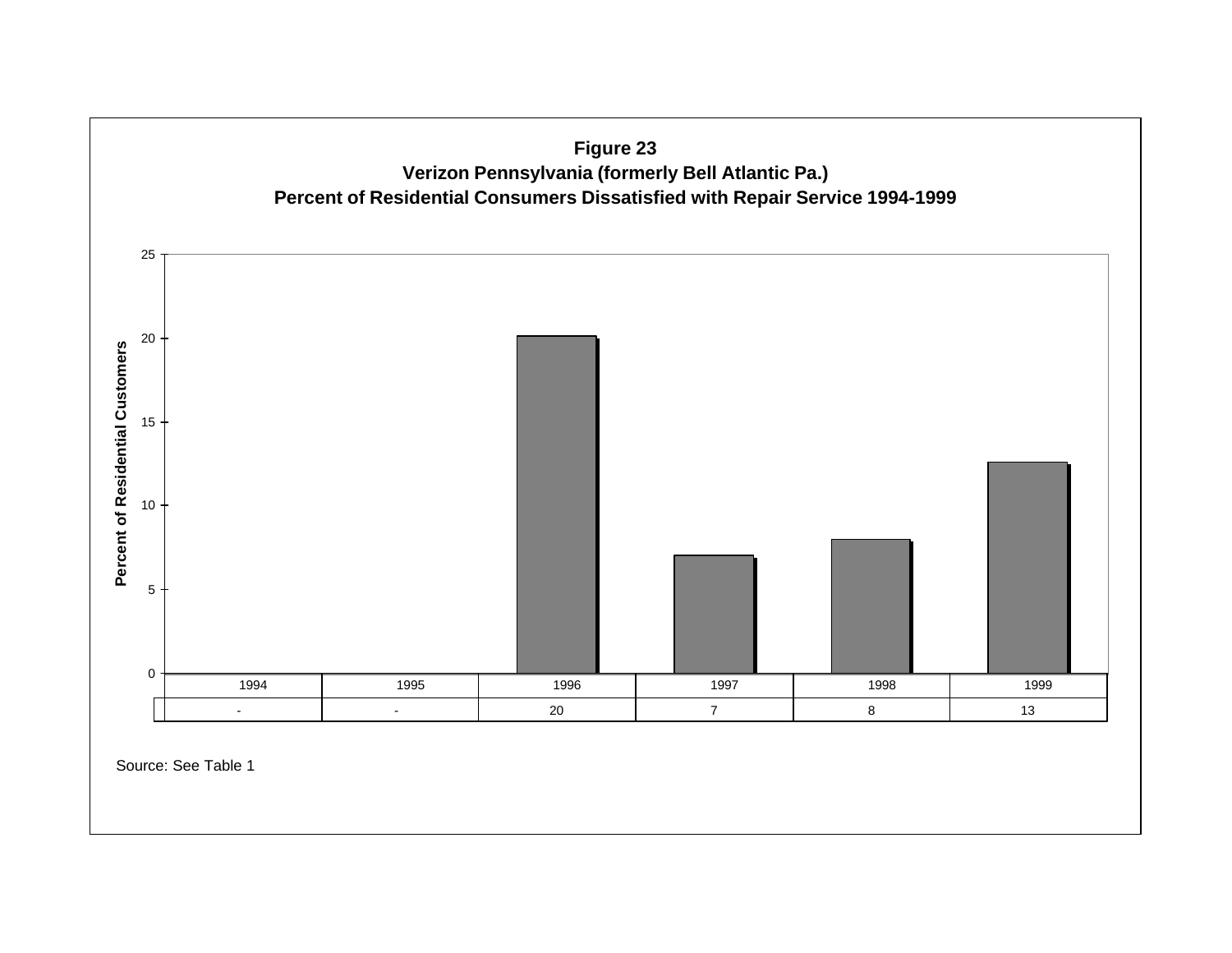## **Summary for Allegheny Energy**

| <b>Company and CEO Performance</b> |               |               |               |               |               |               |
|------------------------------------|---------------|---------------|---------------|---------------|---------------|---------------|
|                                    | 1994          | 1995          | 1996          | 1997          | 1998          | 1999          |
| Operating Revenues (\$)            | 1,128,242,173 | 857,840,657,ا | 1,157,731,099 | 1,151,241,911 | 1,144,281,505 | 1,384,909,473 |
| Operating Expenses (\$)            | 759.804.205   | 794,120,750   | 757,371,059   | 691,387,286   | 709,788,403   | 931,400,818   |
| Net Income (\$)                    | 141,894,215   | 168,803,377   | 143,769,344   | 182,633,747   | 167,198,752   | 191,148,676   |
| CEO Compensation (\$)              | 605,000       | 425,000       | 614.000       | 713.000       | 706.000       | 888,000       |

| Investment in Pennsylvania          |             |             |                |             |             |                 |
|-------------------------------------|-------------|-------------|----------------|-------------|-------------|-----------------|
|                                     | 1994        | 1995        | 1996           | 1997        | 1998        | 1999            |
| Plant Additions (\$)                | 423,819,394 | 170,787,263 | 89.160.441     | 107,787,022 | 131,205,067 | (32, 251, 157)  |
| Depreciation Expense (\$)           | 86,071,021  | 108,898,338 | 115,367,211    | 111,818,214 | 111,597,711 | 105,002,118     |
| Net Investment in Pennsylvania (\$) | 337,748,373 | 61,888,925  | (26, 206, 770) | (4,031,192) | 19,607,356  | (137, 253, 275) |

| <b>Employment</b>          |       |       |      |                          |      |      |  |
|----------------------------|-------|-------|------|--------------------------|------|------|--|
|                            | 1994  | 1995  | 1996 | 1997                     | 1998 | 1999 |  |
| <b>Full-time Employees</b> | 2,182 | 2,107 | ,760 | $\overline{\phantom{a}}$ |      | -    |  |

|                                    |      | <b>Quality of Service</b> |      |                |      |      |
|------------------------------------|------|---------------------------|------|----------------|------|------|
|                                    | 1994 | 1995                      | 1996 | 1997           | 1998 | 1999 |
| No. of Consumer Complaints to PUC  | 246  | 217                       | 197  | 252            | 246  | 369  |
| System Avg. Interruption Frequency | 0.95 | 0.78                      | 0.67 | 0.48           | 0.47 | 0.78 |
| System Avg. Interruption Duration  | 147  | 125                       | 117  | 95             | 96   | 169  |
| Cust. Avg. Interruption Duration   | 154  | 160                       | 175  | 198            | 205  | 216  |
| % of PUC Complaints Justified      | 18   | 19                        | 25   | 37             | 21   | 33   |
|                                    |      |                           |      | $\blacksquare$ |      |      |
|                                    |      |                           |      |                |      |      |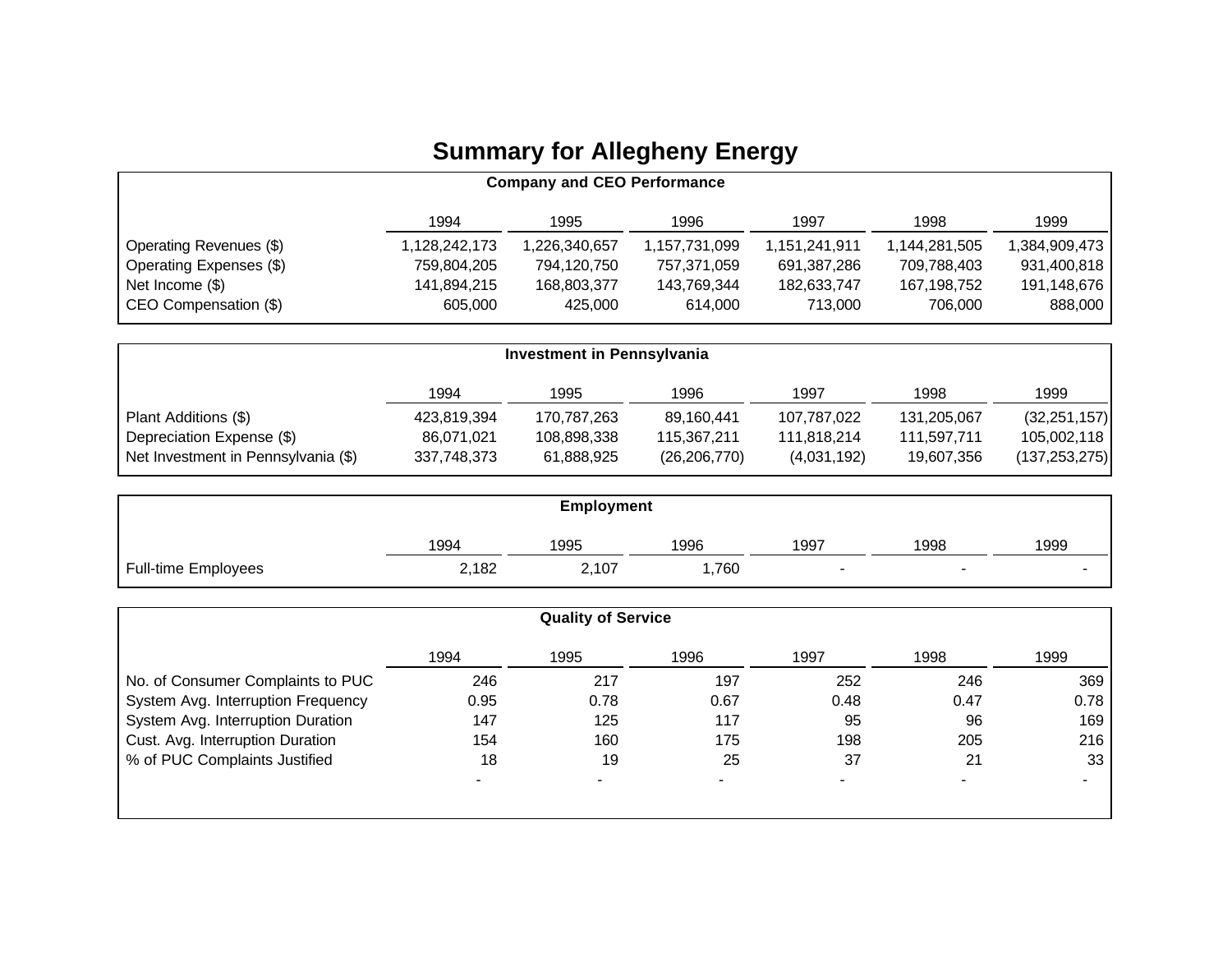## **Summary for Columbia Gas**

| <b>Company and CEO Performance</b> |             |             |             |             |             |             |
|------------------------------------|-------------|-------------|-------------|-------------|-------------|-------------|
|                                    | 1994        | 1995        | 1996        | 1997        | 1998        | 1999        |
| Operating Revenues (\$)            | 404,495,105 | 378,276,747 | 427,533,843 | 457,640,072 | 394,614,614 | 444,011,882 |
| Operating Expenses (\$)            | 329,905,629 | 302,186,544 | 324,365,147 | 362,778,324 | 314,694,507 | 357,252,664 |
| Net Income (\$)                    | 16.218.104  | 15.999.478  | 28,606,448  | 30,555,298  | 21.411.638  | 33,916,684  |
| CEO Compensation (\$)              | 682,000     | 791,000     | 1,488,000   | 1,513,000   | 1,083,000   | 788,000     |

| <b>Investment in Pennsylvania</b>   |            |            |            |            |            |            |
|-------------------------------------|------------|------------|------------|------------|------------|------------|
|                                     | 1994       | 1995       | 1996       | 1997       | 1998       | 1999       |
| Plant Additions (\$)                | 26,342,197 | 22,258,043 | 26,489,391 | 29.517.522 | 28,024,675 | 26,626,069 |
| Depreciation Expense (\$)           | 12,024,596 | 12,681,517 | 13,489,502 | 13.662.824 | 12,793,519 | 13,725,890 |
| Net Investment in Pennsylvania (\$) | 14,317,601 | 9.576.526  | 12,999,889 | 15.854.698 | 15,231,156 | 12,900,179 |

| <b>Employment</b>          |      |      |      |      |      |      |
|----------------------------|------|------|------|------|------|------|
|                            | 1994 | 1995 | 1996 | 1997 | 1998 | 1999 |
| <b>Full-time Employees</b> | 968  | 964  | 969  | 868  | 883  | 842  |

|                                        |      | <b>Quality of Service</b> |      |                          |      |                 |
|----------------------------------------|------|---------------------------|------|--------------------------|------|-----------------|
|                                        | 1994 | 1995                      | 1996 | 1997                     | 1998 | 1999            |
| No. of Consumer Complaints to PUC      | 155  | 146                       | 115  | 181                      | 153  | 233             |
| Unaccounted for Gas                    | 2.21 | 3.12                      | 0.24 | 2.26                     | 1.18 | 1.67            |
| <b>Distribution Incidents</b>          |      |                           |      | $\overline{\phantom{0}}$ |      |                 |
| Injuries and Fatalities from Incidents | ົ    | -                         |      | $\overline{\phantom{a}}$ |      |                 |
| % of PUC Complaints Justified          | 29   | 34                        | 19   | 29                       | 16   | 28 <sub>1</sub> |
|                                        |      |                           |      |                          |      |                 |
|                                        |      |                           |      |                          |      |                 |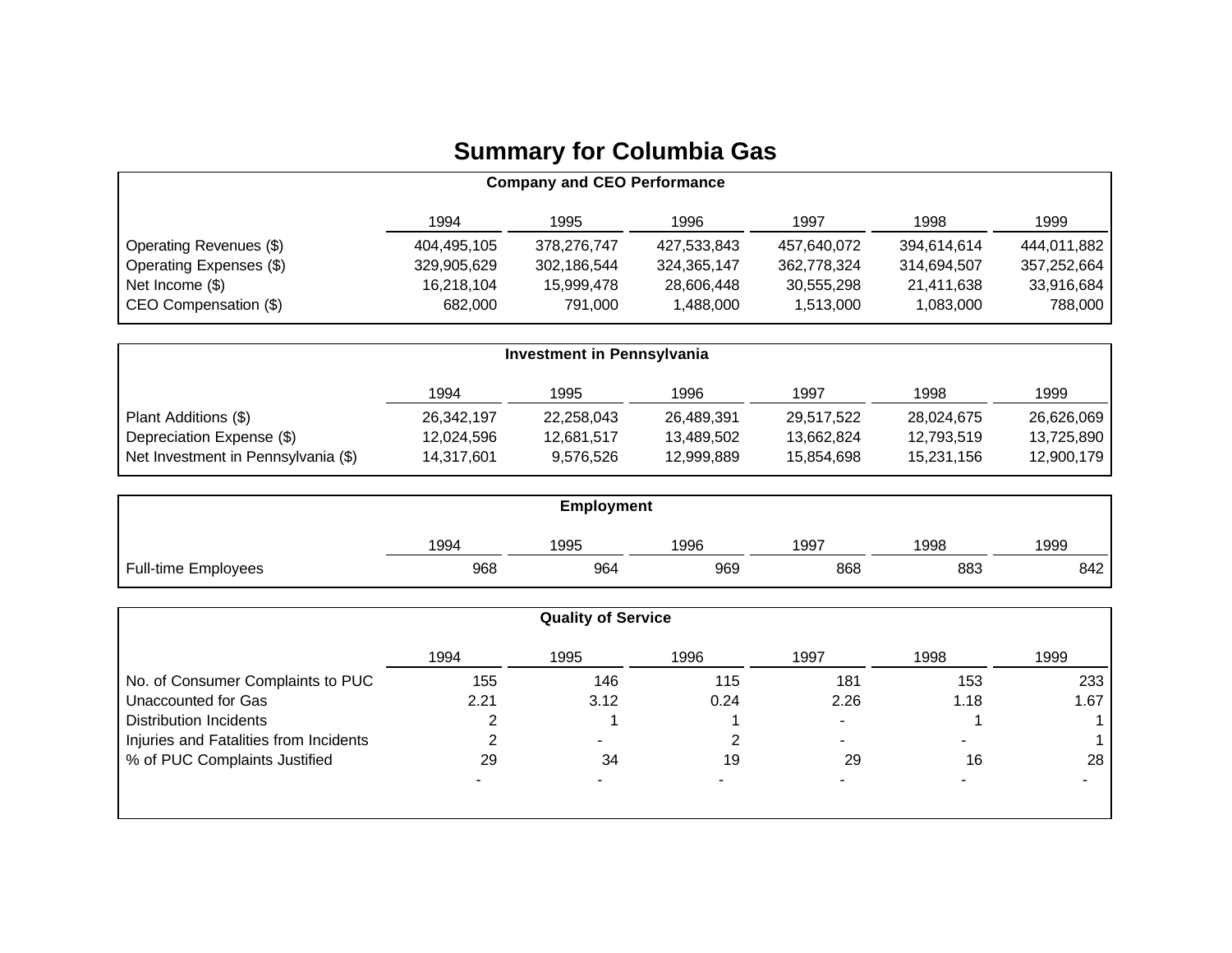## **Summary for Duquesne Light**

| <b>Company and CEO Performance</b> |               |               |               |               |               |               |
|------------------------------------|---------------|---------------|---------------|---------------|---------------|---------------|
|                                    | 1994          | 1995          | 1996          | 1997          | 1998          | 1999          |
| Operating Revenues (\$)            | 1,169,220,404 | 1,199,448,382 | 1,182,879,406 | 1,147,232,812 | 1,153,472,392 | 1,158,799,846 |
| Operating Expenses (\$)            | 594,016,819   | 590,860,142   | 575,118,129   | 546,814,577   | 584,430,438   | 588,938,701   |
| Net Income (\$)                    | 237,626,057   | 244,019,331   | 222,407,860   | 207,471,586   | 202,065,483   | 224,519,576   |
| CEO Compensation (\$)              | 557,000       | 539.000       | 527,000       | 480,000       | 520,000       | 749,000       |

| <b>Investment in Pennsylvania</b>   |             |                |               |                 |              |             |
|-------------------------------------|-------------|----------------|---------------|-----------------|--------------|-------------|
|                                     | 1994        | 1995           | 1996          | 1997            | 1998         | 1999        |
| Plant Additions (\$)                | 116,508,907 | 84,261,121     | 76,066,741    | 81,943,335      | 90,624,369   | 695,866,924 |
| Depreciation Expense (\$)           | 125,162,910 | 150,383,026    | 177.615.340   | 190.128.666     | 159,530,740  | 63,306,417  |
| Net Investment in Pennsylvania (\$) | (8,654,003) | (66, 121, 905) | (101,548,599) | (108, 185, 331) | (68,906,371) | 632,560,507 |

| <b>Employment</b>          |       |       |       |       |       |       |
|----------------------------|-------|-------|-------|-------|-------|-------|
|                            | 1994  | 1995  | 1996  | 1997  | 1998  | 1999  |
| <b>Full-time Employees</b> | 3,754 | 3,516 | 3,425 | 3,352 | 3,357 | 2,142 |

|                                    | <b>Quality of Service</b> |      |      |                |      |      |
|------------------------------------|---------------------------|------|------|----------------|------|------|
|                                    | 1994                      | 1995 | 1996 | 1997           | 1998 | 1999 |
| No. of Consumer Complaints to PUC  | 328                       | 376  | 280  | 236            | 256  | 391  |
| System Avg. Interruption Frequency | 1.12                      | 1.30 | 1.16 | 0.91           | 1.27 | 1.28 |
| System Avg. Interruption Duration  | 115                       | 134  | 119  | 114            | 134  | 113  |
| Cust. Avg. Interruption Duration   | 103                       | 103  | 102  | 125            | 106  | 88   |
| % of PUC Complaints Justified      | 26                        | 18   | 23   | 13             | 10   | 20   |
|                                    |                           |      | -    | $\blacksquare$ |      |      |
|                                    |                           |      |      |                |      |      |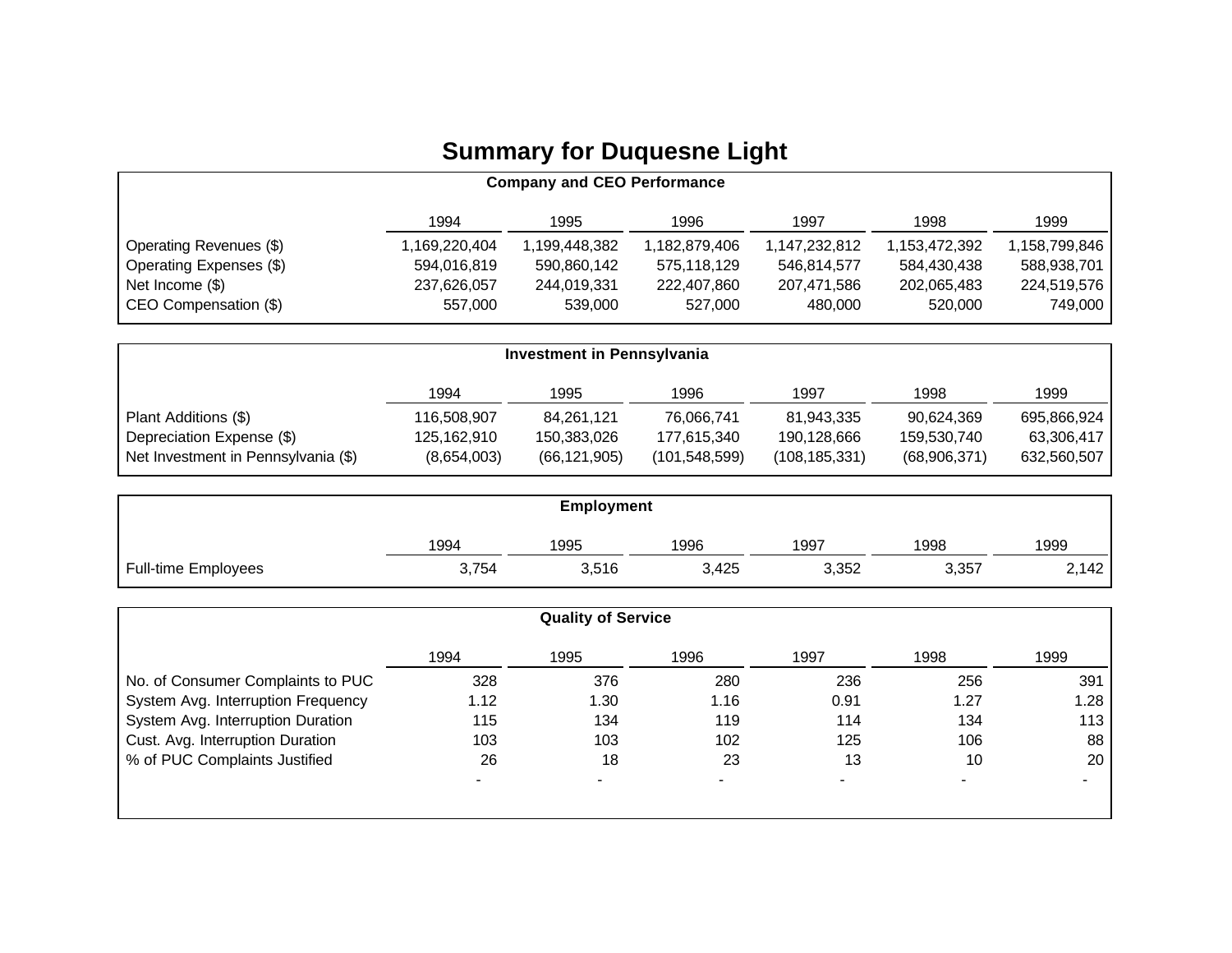## **Summary for Equitable Gas**

| <b>Company and CEO Performance</b> |             |             |             |             |             |             |  |
|------------------------------------|-------------|-------------|-------------|-------------|-------------|-------------|--|
|                                    | 1994        | 1995        | 1996        | 1997        | 1998        | 1999        |  |
| Operating Revenues (\$)            | 390,530,718 | 380,520,841 | 443,793,130 | 410,367,600 | 332,553,750 | 298,318,697 |  |
| Operating Expenses (\$)            | 310,347,509 | 298,700,128 | 358,489,578 | 336,918,226 | 285,575,345 | 213,614,001 |  |
| Net Income (\$)                    | 58,194,320  | 6.800.682   | 51,683,513  | 72.475.565  | 43,015,814  | 69,129,514  |  |
| CEO Compensation (\$)              | 494.000     | 440.000     | 730,000     | 593.000     | 591.000     | 1,400,000   |  |

| <b>Investment in Pennsylvania</b>   |            |            |                |            |            |             |  |
|-------------------------------------|------------|------------|----------------|------------|------------|-------------|--|
|                                     | 1994       | 1995       | 1996           | 1997       | 1998       | 1999        |  |
| Plant Additions (\$)                | 18,855,486 | 20,732,245 | ۰.             | 33,097,220 | 25,596,812 | 11,331,871  |  |
| Depreciation Expense (\$)           | 13,917,502 | 14,601,538 | 14,774,505     | 15,473,258 | 15,868,519 | 15,001,504  |  |
| Net Investment in Pennsylvania (\$) | 4,937,984  | 6,130,707  | (14, 774, 505) | 17,623,962 | 9,728,293  | (3,669,633) |  |

| Employment                 |      |      |      |      |      |      |  |
|----------------------------|------|------|------|------|------|------|--|
|                            | 1994 | 1995 | 1996 | 1997 | 1998 | 1999 |  |
| <b>Full-time Employees</b> | 879  | 844  | 822  | 770  | -    | -    |  |

|                                        |      | <b>Quality of Service</b> |                          |                          |      |      |
|----------------------------------------|------|---------------------------|--------------------------|--------------------------|------|------|
|                                        | 1994 | 1995                      | 1996                     | 1997                     | 1998 | 1999 |
| No. of Consumer Complaints to PUC      | 368  | 335                       | 271                      | 246                      | 194  | 205  |
| Unaccounted for Gas                    | 5.74 | 5.36                      | -                        | 4.35                     | 6.33 | 2.79 |
| <b>Distribution Incidents</b>          |      |                           | $\overline{\phantom{0}}$ | $\overline{\phantom{0}}$ |      |      |
| Injuries and Fatalities from Incidents |      |                           | -                        | $\overline{\phantom{0}}$ |      |      |
| % of PUC Complaints Justified          | 28   | 27                        | 35                       | 21                       | 14   | 24   |
|                                        |      |                           |                          |                          |      |      |
|                                        |      |                           |                          |                          |      |      |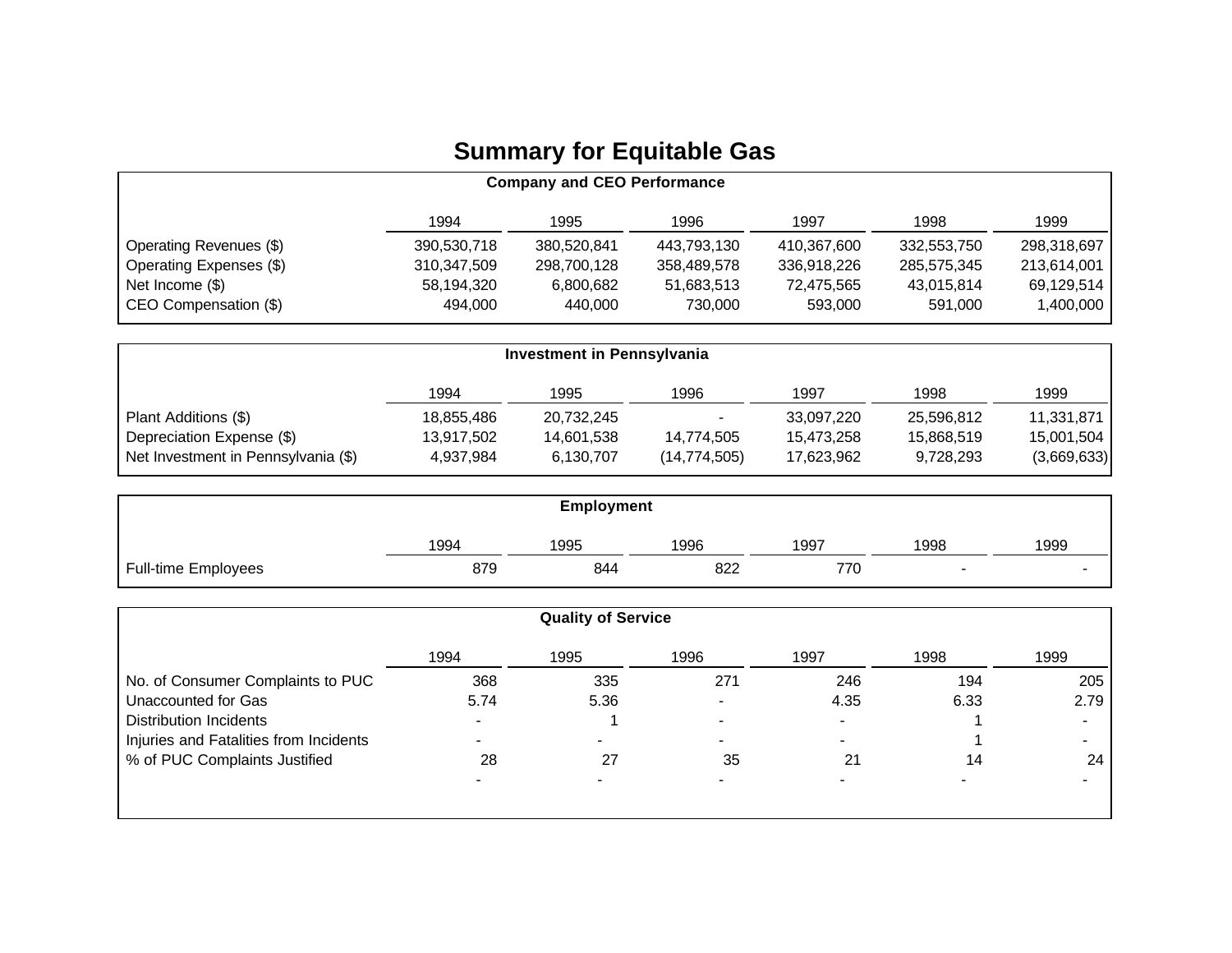## **Summary for GPU Inc.**

| <b>Company and CEO Performance</b> |                |               |               |               |               |               |  |
|------------------------------------|----------------|---------------|---------------|---------------|---------------|---------------|--|
|                                    | 1994           | 1995          | 1996          | 1997          | 1998          | 1999          |  |
| Operating Revenues (\$)            | 359,455, ا     | 1,835,917,539 | 1,929,951,472 | 1,995,921,587 | 1,951,673,006 | 1,824,661,935 |  |
| Operating Expenses (\$)            | .154,097,020 ا | 1,177,700,544 | 1,257,702,548 | 1,217,397,543 | 277,231,313,  | 1,148,218,358 |  |
| Net Income (\$)                    | 237.240.801    | 273,816,075   | 260,468,624   | 307,945,882   | 249.988.647   | 319,656,460   |  |
| CEO Compensation (\$)              | 866,000        | 918.000       | 1,030,000     | 802,000       | 988.000       | 1,345,000     |  |

| <b>Investment in Pennsylvania</b>   |             |             |             |             |                |                |  |
|-------------------------------------|-------------|-------------|-------------|-------------|----------------|----------------|--|
|                                     | 1994        | 1995        | 1996        | 1997        | 1998           | 1999           |  |
| Plant Additions (\$)                | 362,890,122 | 336,807,239 | 278,689,347 | 240,426,820 | 228,882,227    | 118,741,006    |  |
| Depreciation Expense (\$)           | 123,189,330 | 133,752,634 | 153.741.507 | 169.264.087 | 303,332,585    | 142,071,378    |  |
| Net Investment in Pennsylvania (\$) | 239,700,792 | 203,054,605 | 124.947.840 | 71,162,733  | (74, 450, 358) | (23, 330, 372) |  |

| <b>Employment</b>          |       |       |       |       |       |                          |  |
|----------------------------|-------|-------|-------|-------|-------|--------------------------|--|
|                            | 1994  | 1995  | 1996  | 1997  | 1998  | 1999                     |  |
| <b>Full-time Employees</b> | 5,031 | 4,813 | 3,189 | 4,037 | 4,434 | $\overline{\phantom{a}}$ |  |

|                                    | <b>Quality of Service</b> |      |      |      |      |      |
|------------------------------------|---------------------------|------|------|------|------|------|
|                                    | 1994                      | 1995 | 1996 | 1997 | 1998 | 1999 |
| No. of Consumer Complaints to PUC  | 307                       | 287  | 337  | 344  | 368  | 676  |
| System Avg. Interruption Frequency | 1.38                      | 0.90 | 1.14 | 0.86 | 0.84 | 1.08 |
| System Avg. Interruption Duration  | 120                       | 99   | 135  | 97   | 101  | 128  |
| Cust. Avg. Interruption Duration   | 87                        | 109  | 119  | 113  | 121  | 119  |
| % of PUC Complaints Justified      | 25                        | 19   | 34   | 46   | 31   | 42   |
|                                    |                           |      |      | $\,$ |      |      |
|                                    |                           |      |      |      |      |      |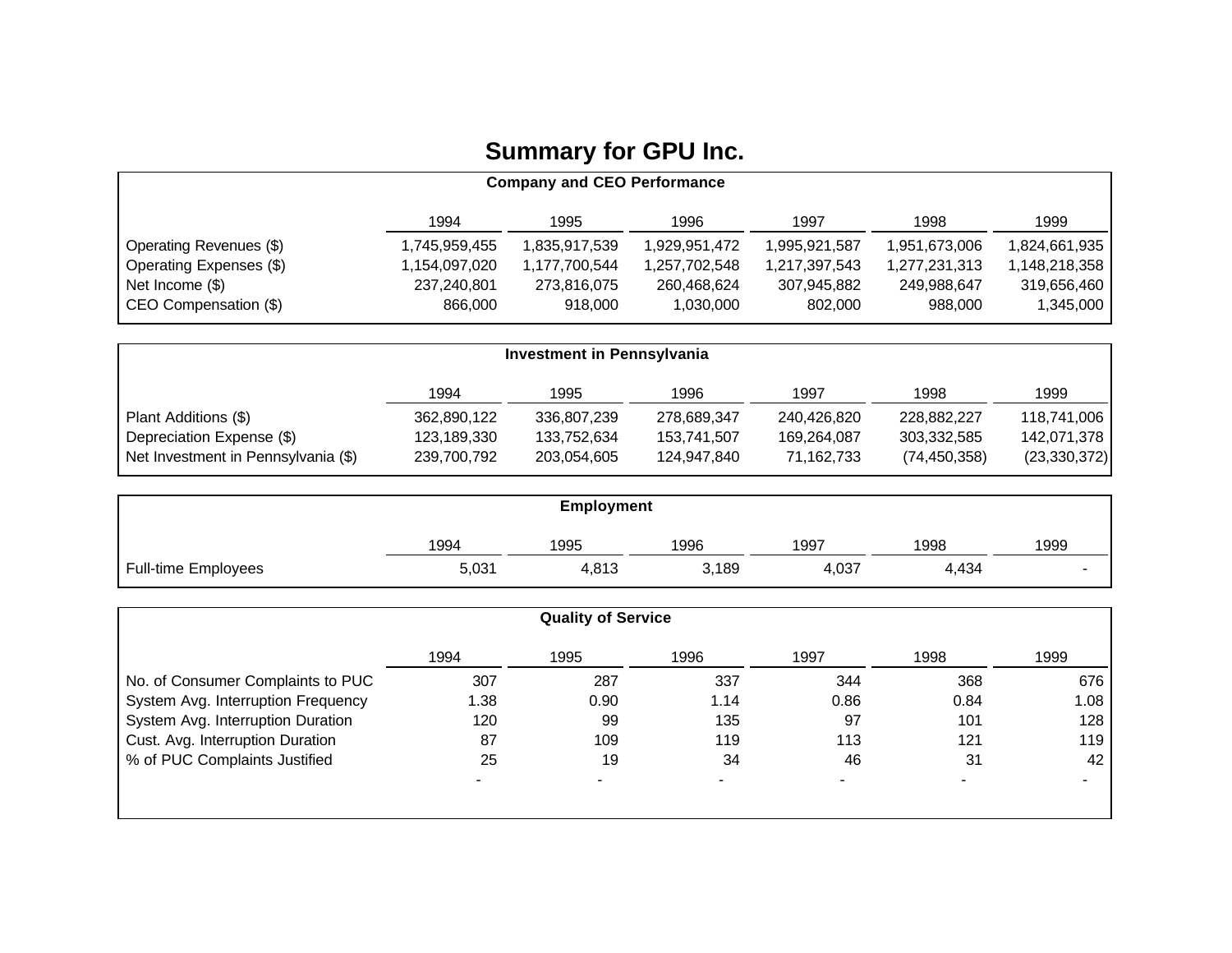## **Summary for National Fuel Gas**

| <b>Company and CEO Performance</b> |             |             |             |             |             |             |  |
|------------------------------------|-------------|-------------|-------------|-------------|-------------|-------------|--|
|                                    | 1994        | 1995        | 1996        | 1997        | 1998        | 1999        |  |
| Operating Revenues (\$)            | 259,983,512 | 251,483,160 | 273,854,385 | 280,392,889 | 230,120,597 | 246,571,040 |  |
| Operating Expenses (\$)            | 209,913,152 | 193,939,374 | 208,470,731 | 215,741,741 | 178,785,031 | 186,127,503 |  |
| Net Income (\$)                    | 8,809,815   | 14,578,515  | 18,572,388  | 17,010,224  | 10,060,137  | 17,121,180  |  |
| CEO Compensation (\$)              | 688,000     | 788,000     | 839,000     | 848,000     | 848,000     | 848,000     |  |

| Investment in Pennsylvania          |            |            |            |            |            |            |  |
|-------------------------------------|------------|------------|------------|------------|------------|------------|--|
|                                     | 1994       | 1995       | 1996       | 1997       | 1998       | 1999       |  |
| Plant Additions (\$)                | 14.964.093 | 14.822.048 | 14,613,404 | 13,032,809 | 14,184,521 | 16,300,936 |  |
| Depreciation Expense (\$)           | 9,438,226  | 9.981.266  | 10,434,425 | 10,903,572 | 10,224,888 | 10,278,883 |  |
| Net Investment in Pennsylvania (\$) | 5.525.867  | 4.840.782  | 4,178,979  | 2.129.237  | 3,959,633  | 6,022,053  |  |

| <b>Employment</b>          |      |      |      |      |      |      |  |
|----------------------------|------|------|------|------|------|------|--|
|                            | 1994 | 1995 | 1996 | 1997 | 1998 | 1999 |  |
| <b>Full-time Employees</b> | 518  | 500  | 453  | 416  | 396  | 385  |  |

|                                        |      | <b>Quality of Service</b> |      |                |      |      |
|----------------------------------------|------|---------------------------|------|----------------|------|------|
|                                        | 1994 | 1995                      | 1996 | 1997           | 1998 | 1999 |
| No. of Consumer Complaints to PUC      | 141  | 103                       | 93   | 89             | 106  | 119  |
| Unaccounted for Gas                    |      | 3.93                      | 4.50 | 2.67           | 2.08 | 3.77 |
| Distribution Incidents                 |      | $\sim$                    |      | $\blacksquare$ |      |      |
| Injuries and Fatalities from Incidents |      | -                         | -    | -              |      |      |
| % of PUC Complaints Justified          | 41   | 26                        | 29   | 29             | 12   | 33   |
|                                        |      |                           |      |                |      |      |
|                                        |      |                           |      |                |      |      |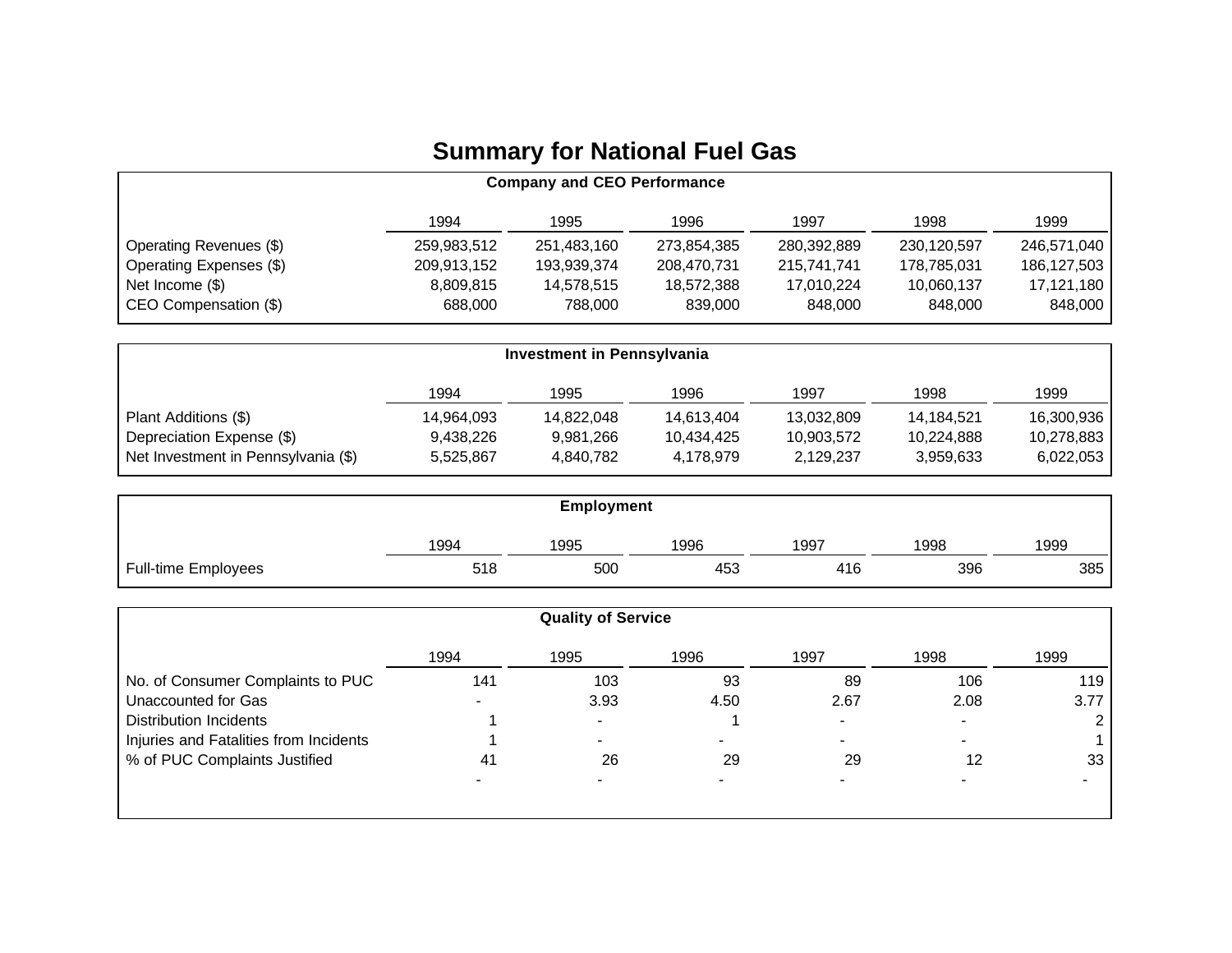## **Summary for PECO Energy - Electric**

| <b>Company and CEO Performance</b> |               |               |               |               |               |               |  |
|------------------------------------|---------------|---------------|---------------|---------------|---------------|---------------|--|
|                                    | 1994          | 1995          | 1996          | 1997          | 1998          | 1999          |  |
| Operating Revenues (\$)            | 3,593,562,824 | 3,753,464,686 | 3,853,315,771 | 4,166,078,404 | 4,835,777,782 | 4,095,184,202 |  |
| Operating Expenses (\$)            | ,921,960,452  | 1,740,896,718 | 986,127,408,  | 2,431,916,286 | 2,766,671,745 | 2,621,609,164 |  |
| Net Income (\$)                    | 768,113,778   | 928,253,183   | 826,150,061   | 646,972,907   | 879,504,842   | 698,110,693   |  |
| CEO Compensation (\$)              | 791,000       | 718,000       | 724.000       | 881,000       | 1,953,000     | 1,660,000     |  |

| Investment in Pennsylvania          |                 |                 |                 |              |             |             |  |
|-------------------------------------|-----------------|-----------------|-----------------|--------------|-------------|-------------|--|
|                                     | 1994            | 1995            | 1996            | 1997         | 1998        | 1999        |  |
| Plant Additions (\$)                | 266,293,641     | 279,889,868     | 208,733,783     | 382,528,218  | 497,098,144 | 383,686,100 |  |
| Depreciation Expense (\$)           | 378,965,729     | 389,637,779     | 411.412.245     | 475.118.838  | 165,089,961 | 182,119,865 |  |
| Net Investment in Pennsylvania (\$) | (112, 672, 088) | (109, 747, 911) | (202, 678, 462) | (92,590,620) | 332,008,183 | 201,566,235 |  |

| <b>Employment</b>          |       |       |       |       |       |                          |
|----------------------------|-------|-------|-------|-------|-------|--------------------------|
|                            | 1994  | 1995  | 1996  | 1997  | 1998  | 1999                     |
| <b>Full-time Employees</b> | 8,316 | 6,266 | 6,188 | 6,317 | 6,747 | $\overline{\phantom{0}}$ |

|                                    |      | <b>Quality of Service</b> |      |      |      |       |
|------------------------------------|------|---------------------------|------|------|------|-------|
|                                    | 1994 | 1995                      | 1996 | 1997 | 1998 | 1999  |
| No. of Consumer Complaints to PUC  | 686  | 744                       | 886  | 695  | 898  | 1,764 |
| System Avg. Interruption Frequency | 51.، | 1.14                      | 1.46 | 1.03 | 1.02 | 1.34  |
| System Avg. Interruption Duration  | 156  | 127                       | 173  | 97   | 137  | 198   |
| Cust. Avg. Interruption Duration   | 104  | 112                       | 118  | 94   | 135  | 148   |
| % of PUC Complaints Justified      | 31   | 37                        | 51   | 35   | 30   | 45    |
|                                    |      |                           |      | $\,$ |      |       |
|                                    |      |                           |      |      |      |       |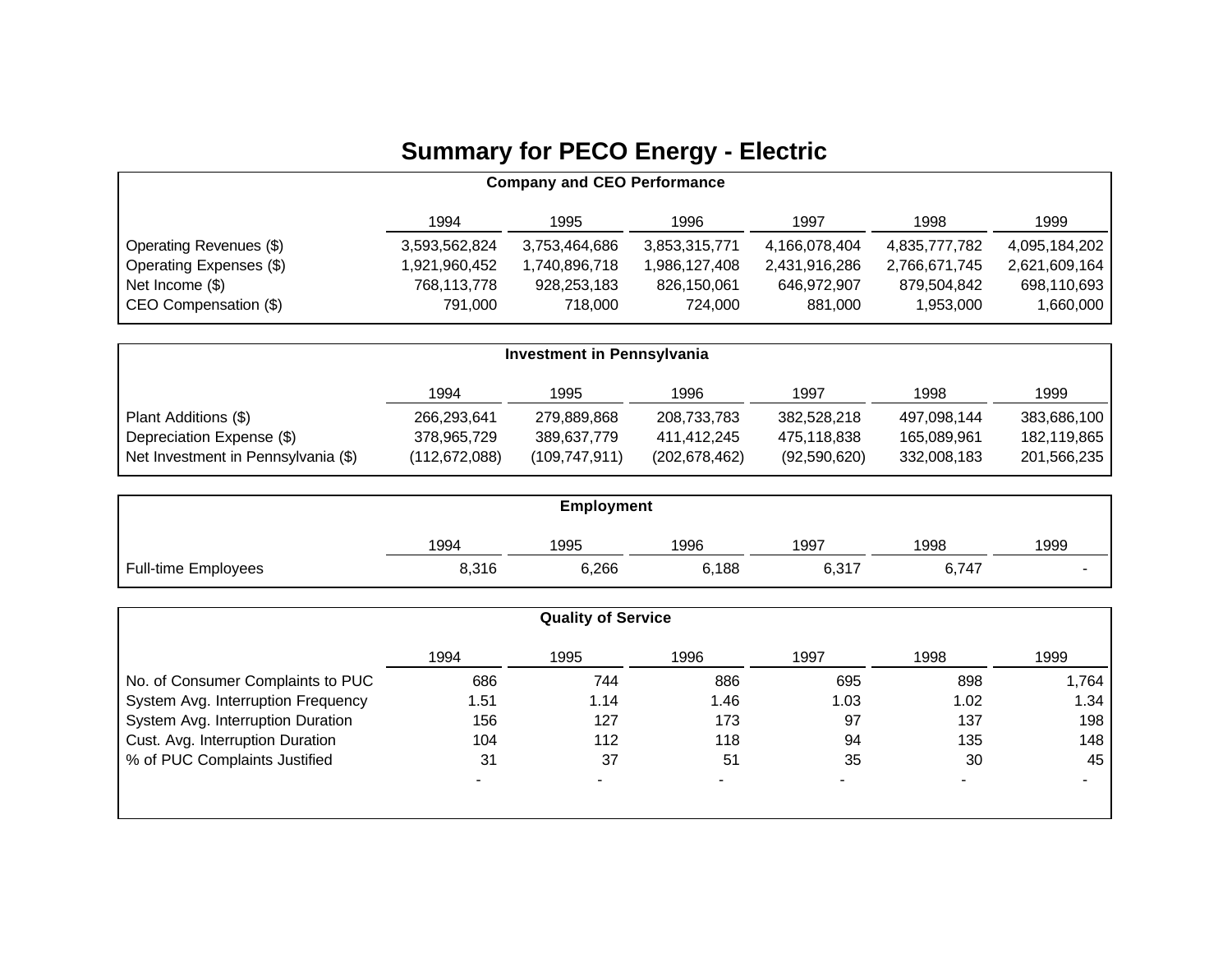## **Summary for PECO Energy - Gas**

| <b>Company and CEO Performance</b> |             |             |             |             |             |             |  |
|------------------------------------|-------------|-------------|-------------|-------------|-------------|-------------|--|
|                                    | 1994        | 1995        | 1996        | 1997        | 1998        | 1999        |  |
| Operating Revenues (\$)            | 415,835,098 | 410,830,294 | 428,814,079 | 451,231,780 | 399,641,615 | 449,941,951 |  |
| Operating Expenses (\$)            | 300,008,908 | 275,686,206 | 276,846,414 | 307,348,480 | 271,075,471 | 271,671,795 |  |
| Net Income (\$)                    | 50,057,543  | 65,440,998  | 73,544,460  | 65,039,317  | 58,506,064  | 79,486,968  |  |
| CEO Compensation (\$)              |             |             | -           | -           | -           |             |  |

| Investment in Pennsylvania          |            |            |                |            |                |                |  |
|-------------------------------------|------------|------------|----------------|------------|----------------|----------------|--|
|                                     | 1994       | 1995       | 1996           | 1997       | 1998           | 1999           |  |
| Plant Additions (\$)                | 57,599,738 | 49,628,747 | 13,522,001     | 80,477,573 | 5,175,228      |                |  |
| Depreciation Expense (\$)           | 25,710,161 | 25,507,606 | 25,713,327     | 26,637,910 | 29,820,513     | 29,585,849     |  |
| Net Investment in Pennsylvania (\$) | 31,889,577 | 24,121,141 | (12, 191, 326) | 53,839,663 | (24, 645, 285) | (29, 585, 849) |  |

| <b>Employment</b>          |                          |      |                          |                          |                          |      |  |
|----------------------------|--------------------------|------|--------------------------|--------------------------|--------------------------|------|--|
|                            | 1994                     | 1995 | 1996                     | 1997                     | 1998                     | 1999 |  |
| <b>Full-time Employees</b> | $\overline{\phantom{a}}$ |      | $\overline{\phantom{a}}$ | $\overline{\phantom{a}}$ | $\overline{\phantom{a}}$ | -    |  |

|                                        |      | <b>Quality of Service</b> |      |                          |      |      |
|----------------------------------------|------|---------------------------|------|--------------------------|------|------|
|                                        | 1994 | 1995                      | 1996 | 1997                     | 1998 | 1999 |
| No. of Consumer Complaints to PUC      |      |                           |      | -                        |      |      |
| <b>Unaccounted for Gas</b>             | 1.65 | 1.85                      | 2.16 | 0.32                     | 0.64 |      |
| <b>Distribution Incidents</b>          |      |                           |      |                          |      |      |
| Injuries and Fatalities from Incidents |      |                           |      | $\overline{\phantom{0}}$ |      |      |
| % of PUC Complaints Justified          |      |                           |      |                          |      |      |
|                                        |      |                           |      |                          |      |      |
|                                        |      |                           |      |                          |      |      |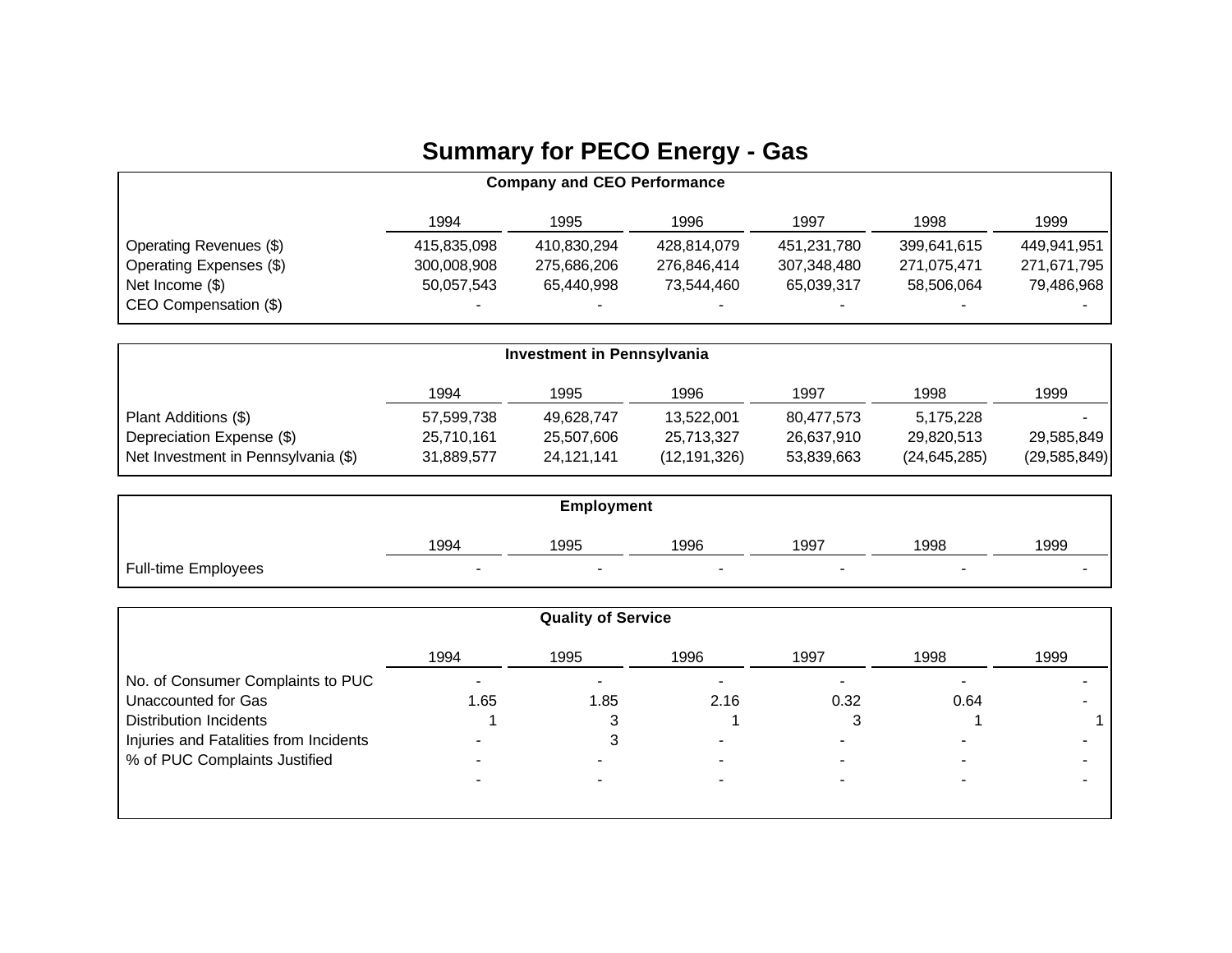## **Summary for Dominion Peoples Gas**

| <b>Company and CEO Performance</b> |             |             |             |             |             |             |  |
|------------------------------------|-------------|-------------|-------------|-------------|-------------|-------------|--|
|                                    | 1994        | 1995        | 1996        | 1997        | 1998        | 1999        |  |
| Operating Revenues (\$)            | 356,806,503 | 345,783,800 | 387,001,804 | 392,898,236 | 301,564,726 | 303,053,168 |  |
| Operating Expenses (\$)            | 262,084,655 | 252,088,151 | 268,288,945 | 273,105,859 | 200,953,480 | 206,437,761 |  |
| Net Income (\$)                    | 24,258,489  | 22,271,553  | 38,568,096  | 40,167,997  | 36,233,160  | 34,435,839  |  |
| CEO Compensation (\$)              | 564,000     | 782,000     | 959,000     | 1,033,000   | 690,000     | 1,309,000   |  |

| <b>Investment in Pennsylvania</b>   |            |            |            |            |            |            |
|-------------------------------------|------------|------------|------------|------------|------------|------------|
|                                     | 1994       | 1995       | 1996       | 1997       | 1998       | 1999       |
| Plant Additions (\$)                | 33,726,628 | 34.440.255 | 28,023,027 | 29.718.663 | 20,018,008 | 19,899,231 |
| Depreciation Expense (\$)           | 16,173,512 | $\sim$     | 16.074.117 | 16.627.858 | 17,338,217 | 15,727,047 |
| Net Investment in Pennsylvania (\$) | 17,553,116 | 34,440,255 | 11,948,910 | 13,090,805 | 2,679,791  | 4,172,184  |

| <b>Employment</b>          |      |      |      |      |      |      |
|----------------------------|------|------|------|------|------|------|
|                            | 1994 | 1995 | 1996 | 1997 | 1998 | 1999 |
| <b>Full-time Employees</b> | ,259 | ,095 | ,079 | 936  | 933  | 890  |

|                                        | <b>Quality of Service</b> |      |      |                          |      |      |
|----------------------------------------|---------------------------|------|------|--------------------------|------|------|
|                                        | 1994                      | 1995 | 1996 | 1997                     | 1998 | 1999 |
| No. of Consumer Complaints to PUC      | 228                       | 229  | 255  | 242                      | 170  | 221  |
| Unaccounted for Gas                    | 4.81                      | 4.84 | 3.19 | 4.19                     | 9.05 | 8.70 |
| <b>Distribution Incidents</b>          |                           |      |      | $\overline{\phantom{0}}$ |      |      |
| Injuries and Fatalities from Incidents |                           |      | ۰.   |                          |      |      |
| % of PUC Complaints Justified          | 27                        | 23   | 45   | 45                       | 29   | 37   |
|                                        |                           |      |      |                          |      |      |
|                                        |                           |      |      |                          |      |      |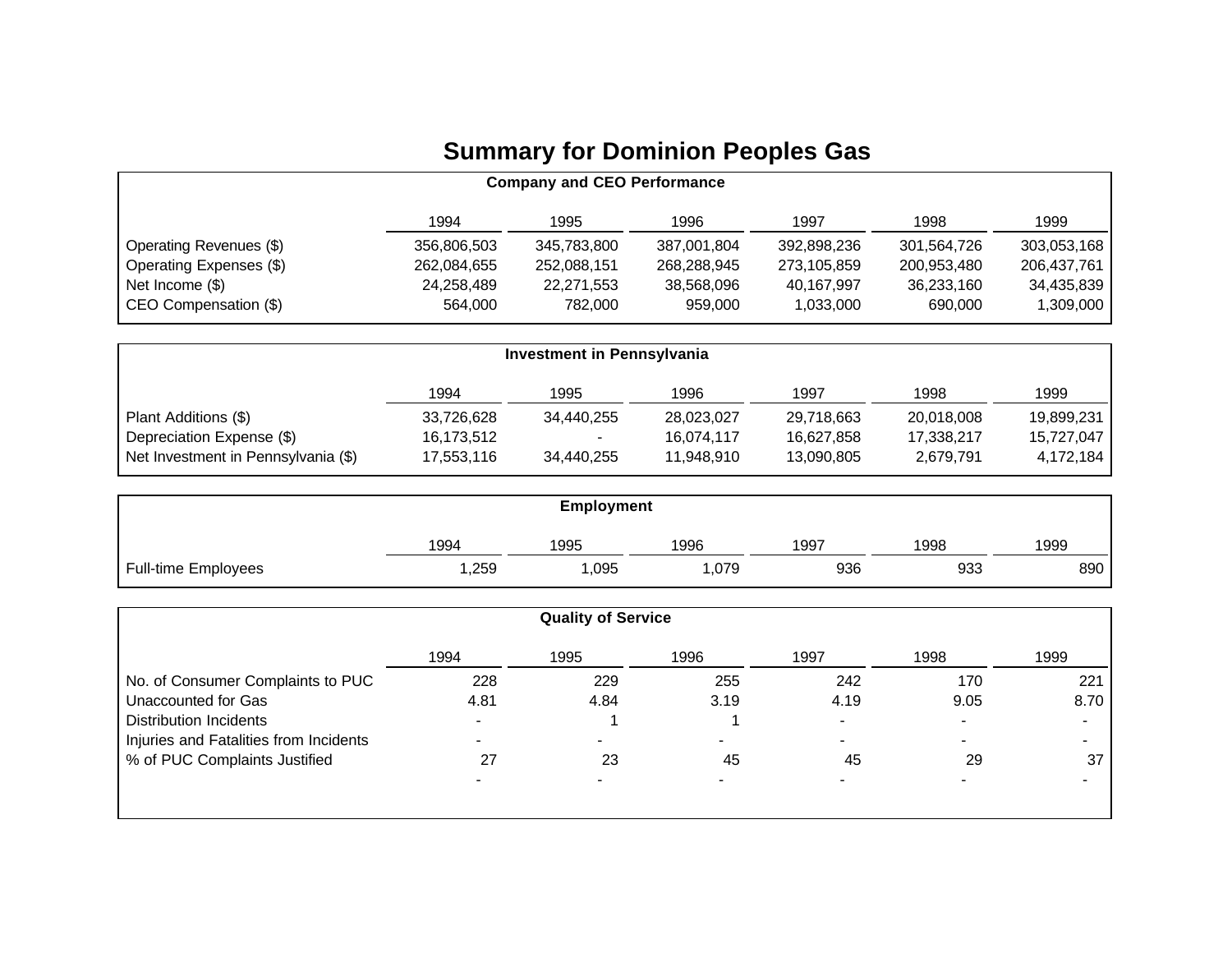## **Summary for PPL Utilities**

| <b>Company and CEO Performance</b> |               |               |               |               |               |               |
|------------------------------------|---------------|---------------|---------------|---------------|---------------|---------------|
|                                    | 1994          | 1995          | 1996          | 1997          | 1998          | 1999          |
| Operating Revenues (\$)            | 2,723,662,784 | 2,750,226,135 | 2,909,086,658 | 3,047,658,729 | 3,571,141,743 | 3,650,996,929 |
| Operating Expenses (\$)            | 527,366,797,  | 1,408,111,053 | 1,544,517,609 | 1,716,598,736 | 2,305,211,028 | 2,155,206,145 |
| Net Income $(\$)$                  | 500,692,667   | 573,045,925   | 554,676,532   | 543,587,978   | 552,089,323   | 1,579,163,910 |
| CEO Compensation (\$)              | 440.000       | 489.000       | 670.000       | 717.000       | 913.000       | 1,138,000     |

| <b>Investment in Pennsylvania</b>   |             |             |                 |                 |                 |             |
|-------------------------------------|-------------|-------------|-----------------|-----------------|-----------------|-------------|
|                                     | 1994        | 1995        | 1996            | 1997            | 1998            | 1999        |
| Plant Additions (\$)                | 477,424,703 | 376,708,998 | 255,096,562     | 229,251,305     | 211,482,381     | 233,682,353 |
| Depreciation Expense (\$)           | 313,793,115 | 347.727.769 | 361.863.261     | 367,613,821     | 330.407.751     | 231,257,870 |
| Net Investment in Pennsylvania (\$) | 163,631,588 | 28,981,229  | (106, 766, 699) | (138, 362, 516) | (118, 925, 370) | 2,424,483   |

|                            | <b>Employment</b> |       |       |       |       |       |  |
|----------------------------|-------------------|-------|-------|-------|-------|-------|--|
|                            | 1994              | 1995  | 1996  | 1997  | 1998  | 1999  |  |
| <b>Full-time Employees</b> | 7,431             | 6,661 | 6,426 | 6,342 | 6,344 | 6,314 |  |

|                                    |      | <b>Quality of Service</b> |      |                |      |      |
|------------------------------------|------|---------------------------|------|----------------|------|------|
|                                    | 1994 | 1995                      | 1996 | 1997           | 1998 | 1999 |
| No. of Consumer Complaints to PUC  | 255  | 280                       | 391  | 326            | 415  | 936  |
| System Avg. Interruption Frequency | 0.87 | 0.72                      | 1.07 | 0.82           | 0.91 | 0.89 |
| System Avg. Interruption Duration  | 92   | 93                        | 139  | 115            | 129  | 132  |
| Cust. Avg. Interruption Duration   | 105  | 129                       | 130  | 140            | 141  | 148  |
| % of PUC Complaints Justified      | 32   | 28                        | 29   | 17             | 13   | 42   |
|                                    |      |                           |      | $\blacksquare$ |      |      |
|                                    |      |                           |      |                |      |      |